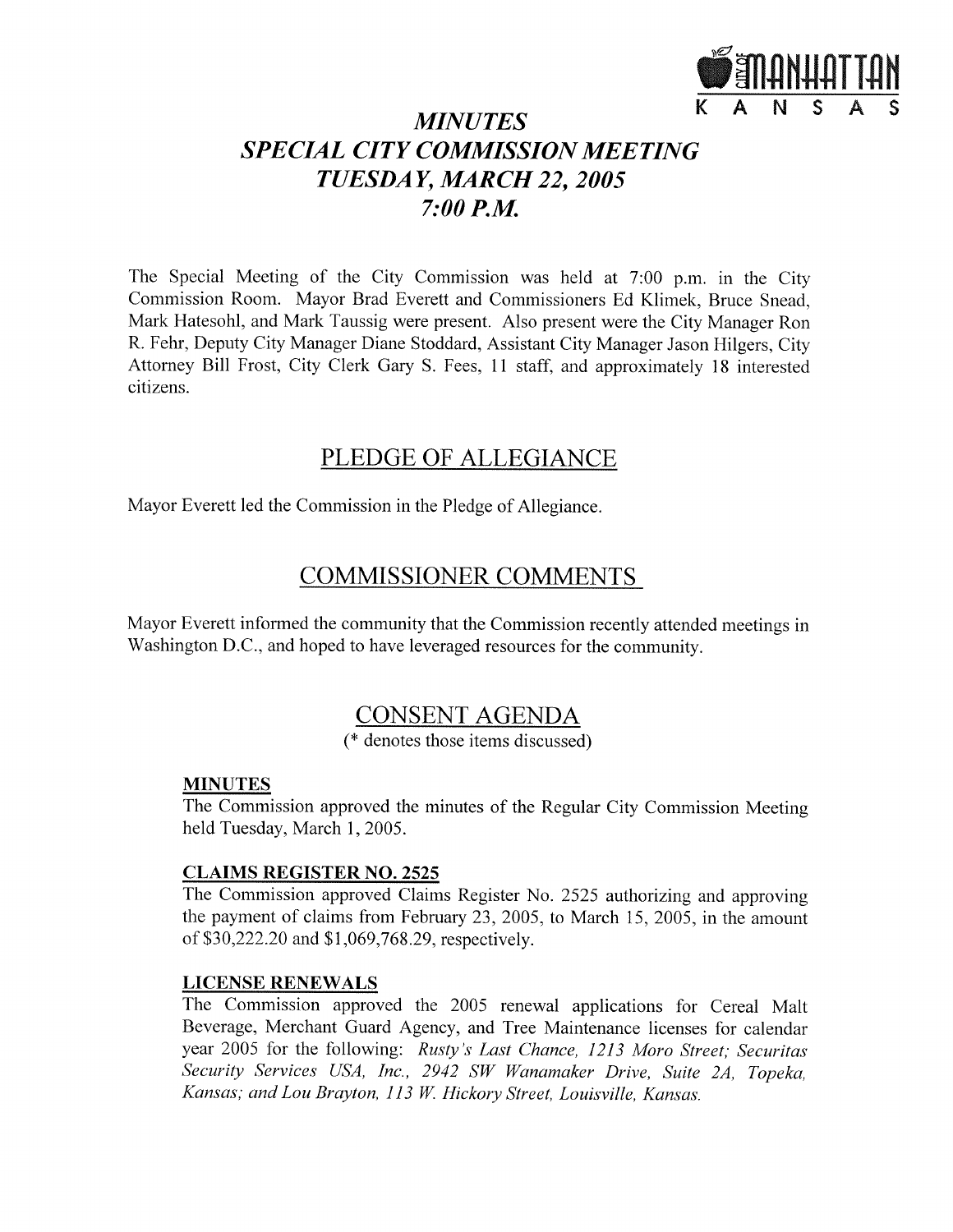$\star$ 

# CONSENT AGENDA (CONTINUED)

#### FINAL PLAT - BROOKFIELD ADDITION, UNIT 5

The Commission accepted the easements and rights-of-way, as shown on the Final Plat of Brookfield Addition, Unit 5, located generally west of Casement Road and south of Marlatt Avenue, based on conformance with the Manhattan Urban Area Subdivision Regulations.

#### ORDINANCE NO. 6463 - AMEND - MANHATTAN **ZONING REGULATIONS**

The Commission approved Ordinance No. 6463 amending the Manhattan Zoning Regulations as proposed, to modify Article IV District Regulations; Article V Accessory Uses; and Article XI Airport Overlay District, and override the Planning Board's recommendation to also remove reference to "1,208 feet above mean sea level" in Section 11-105 (C) Horizontal Zone, based on the findings in the Staff Memorandum. (See Attachment No. 1)

#### **ORDINANCE** NO. 6464 **AMEND** MEADOWLARK HILLS  $\overline{\phantom{a}}$  $\overline{\phantom{a}}$ RESIDENTIAL PLANNED UNIT DEVELOPMENT

Gail Urban, Meadowlark Hills Retirement Community, thanked the Manhattan Urban Area Planning Board for their support of Meadowlark Hills and asked the Commission for their support also.

The Commission approved Ordinance No. 6464 amending the Meadowlark Hills Residential Planned Unit Development, located at 2121 Meadowlark Road, and Ordinance No. 6049, based on the findings in the Staff Report, with the three conditions of approval recommended by the Planning Board. (See Attachment No.  $2)$ 

#### FINAL PLAT - MEADOWLARK HILLS RETIREMENT COMMUNITY, UNIT<sub>2</sub>

The Commission accepted the easements and rights-of-way as shown on the Final Plat of Meadowlark Hills Retirement Community, Unit Two, a Residential Planned Unit Development, generally located north of Kimball Avenue and Bluehills Shopping Center, west of Tuttle Creek Boulevard, and south of undeveloped Kansas State University rangeland, based on conformance with the Manhattan Urban Area Subdivision Regulations.

#### **ORDINANCE NO. 6465 - REZONE - 804-816 MORO STREET**

The Commission approved Ordinance No. 6465 rezoning 804-816 Moro Street from R-M, Four-Family Residential District with TNO, Traditional Neighborhood Overlay District, to PUD, Residential Planned Unit Development District, based on the findings in the Staff Report, with the five conditions as recommended by the Manhattan Urban Area Planning Board. (See Attachment No. 3)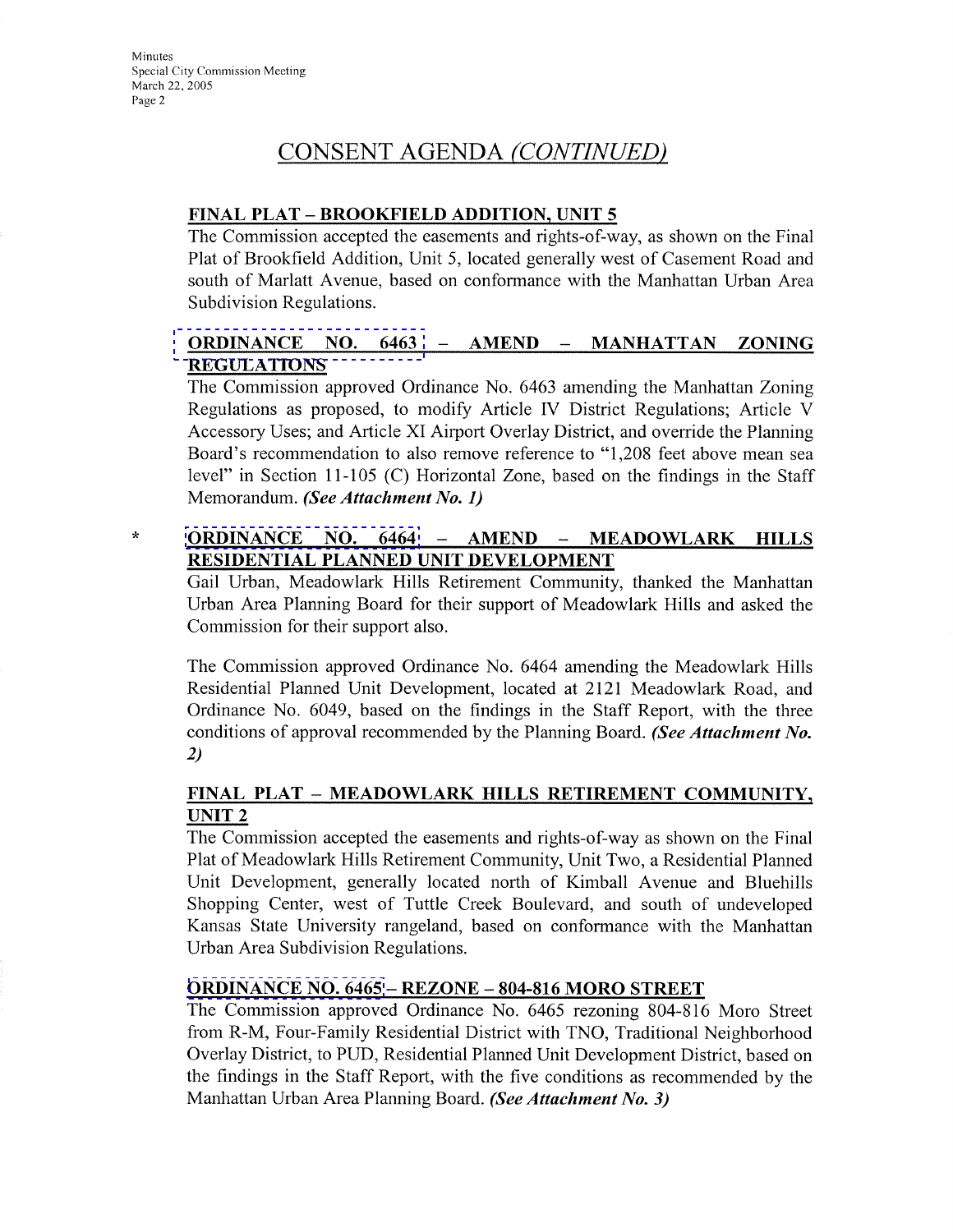# CONSENT AGENDA (CONTINUED)

#### PUBLIC HEARING – VACATE UTILITY EASEMENT – 531 OAKDALE **DRIVE**

Mayor Everett opened the public hearing.

Hearing no comments, Mayor Everett closed the public hearing.

#### FIRST READING – VACATE UTILITY EASEMENT – 531 OAKDALE **DRIVE**

The Commission approved first reading of an ordinance vacating a portion of the utility easement as described within the attached ordinance on Lot 3, Soderberg Addition (a.k.a. 531 Oakdale Drive) an addition to the City of Manhattan, Riley County, Kansas.

### OUTLINE OF REQUEST FOR PROPOSAL - TUTTLE CREEK **BOULEVARD/KIMBALL AVENUE and CLAFLIN ROAD/BEECHWOOD TERRACE**

The Commission approved the solicitation and authorized City Administration to solicit for construction engineering services at the intersections of Tuttle Creek Boulevard and Kimball Avenue and, Claflin Road and Beechwood Terrace.

#### $\star$ **REIMBURSE - AIR TRAFFIC CONTROL TOWER, PHASE II**

Russ Johnson, Airport Director, and Ron Fehr, City Manager, answered questions from the Commission.

The Commission authorized the Mayor and City Clerk to accept and sign Federal Grant Offer 3-20-0052-27-2005, Reimbursement for Air Traffic Control Tower (Phase 1I) in the amount of  $$489,204.00$ .

#### $\mathcal{R}$ AMENDMENT - LEASE AGREEMENT - GENERAL SERVICES **ADMINISTRATION (GSA)**

Russ Johnson, Airport Director, provided additional information on the item and answered questions from the Commission.

The Commission authorized the Mayor and City Clerk to execute and approve the amended lease agreement between the City and the General Services Administration (GSA).

#### $\star$ **GRANT APPLICATION - AUDIO/VISUAL FIRE EQUIPMENT**

Scott Clark, Chief Training Officer, and Ron Fehr, City Manager, provided information of the item and answered questions from the Commission.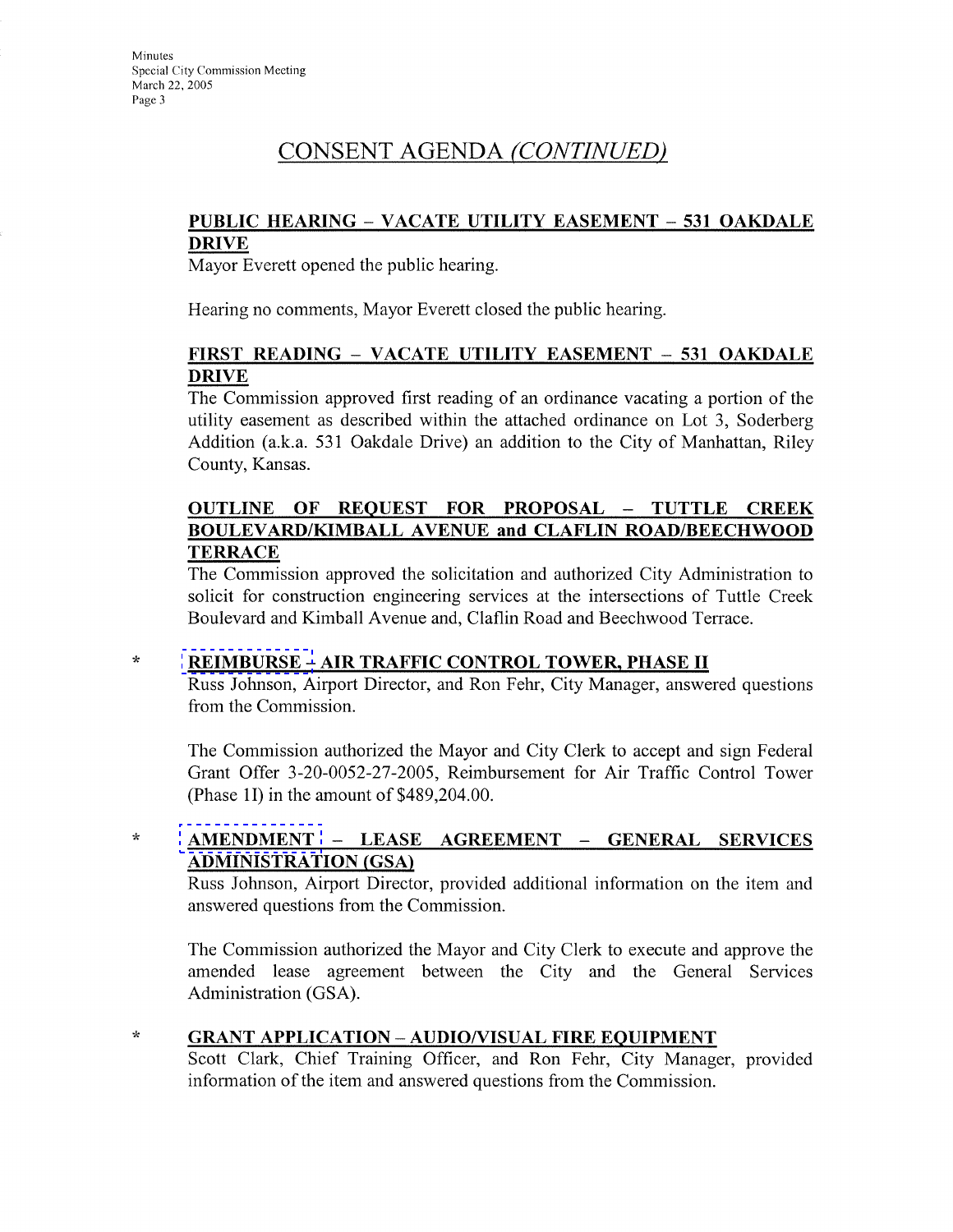# CONSENT AGENDA (CONTINUED)

#### $\star$ **GRANT APPLICATION - AUDIO/VISUAL FIRE EQUIPMENT**

#### (CONTINUED)

The Commission authorized City Administration to proceed with the Federal Emergency Management Agency/U.S. Fire Administration 2005 Assistance to Firefighters Grant application process with 10% funding coming from the Fire Equipment Reserve Fund.

#### **AGREEMENT - DOWNTOWN FARMER'S MARKET, INC.**

The Commission authorized the Mayor and City Clerk to execute an agreement with the Downtown Farmer's Market, Inc.

### **BOARD APPOINTMENTS**

The Commission approved appointments by Mayor Everett to various boards and committees of the City.

#### **Aggieville Business Improvement District Advisory Board**

Appointment of Belinda Snyder, 1125 A Laramie Street, to fill an unexpired term of Tom Mahoney. Ms. Snyder's term begins immediately and will expire December 31, 2006.

#### **Human Rights And Services Board**

Appointment of Dale Guliford, 716 Pottawatomie Court, to a three-year term. Mr. Guliford's term begins immediately and will expire March 9, 2008.

#### **Special Alcohol Funds Advisory Committee**

Re-appointment of Joan Smith, 1510 Westwind Drive, to a three-year term. Ms. Smith's term begins immediately and will expire December 31, 2007.

Appointment of Brian London, 1726 Colorado Street, to a two-year term. Mr. London's term begins immediately and will expire December 31, 2006.

Appointment of William Meredith, 1116 Wyndham Heights, to a two-year term. Mr. Meredith's term begins immediately and will expire December 31, 2006.

Appointment of Matthew Schindler, 923 Humboldt Street, to fill the unexpired term of John Doehling. Mr. Schindler's term begins immediately and will expire December 31, 2005.

Appointment of Mark White, 1824 Erickson Street, to fill the unexpired term of Rob Friesen. Mr. White's term begins immediately and will expire December 31, 2006.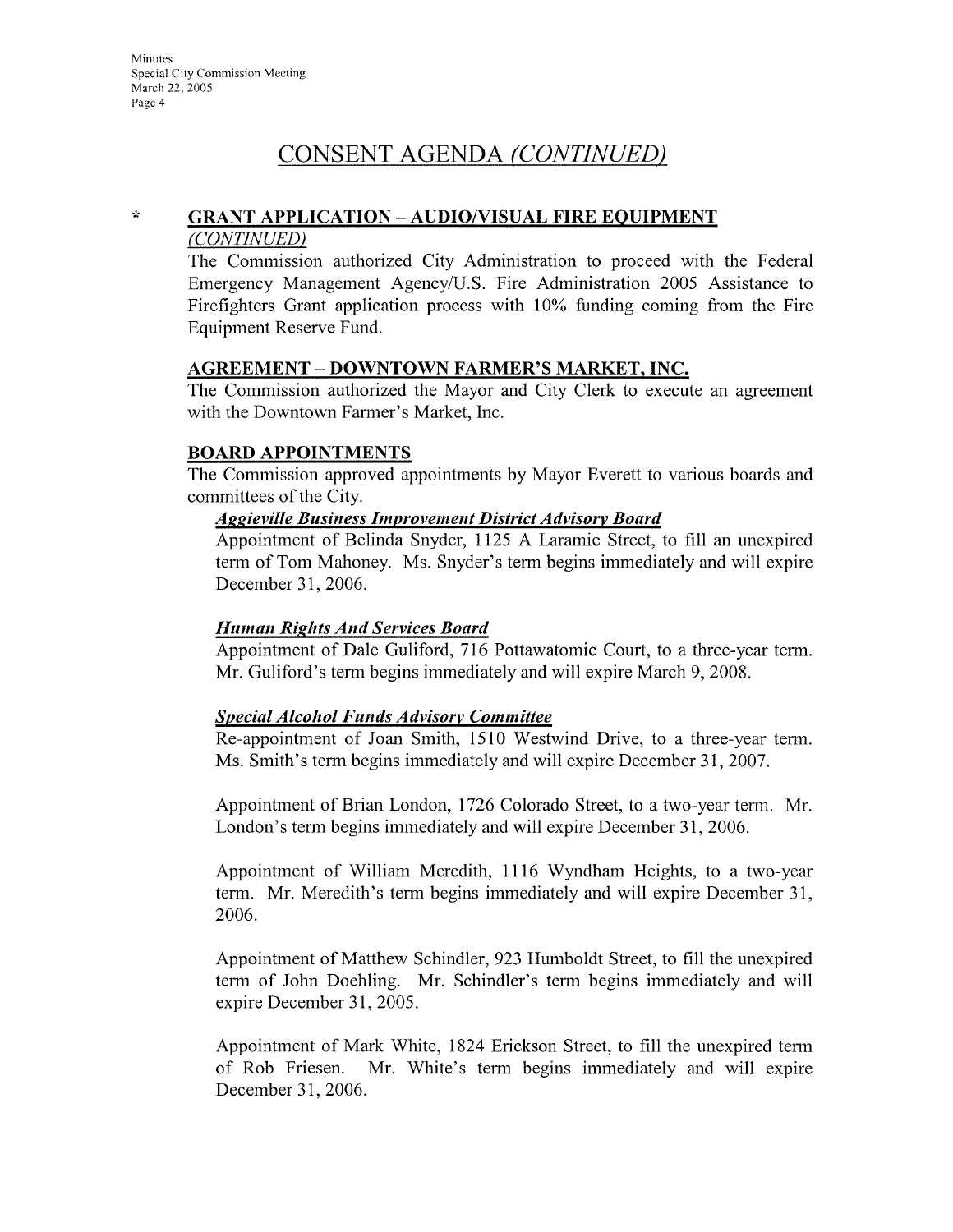# CONSENT AGENDA (CONTINUED)

After discussion, Commissioner Snead moved to approve the consent agenda. Commissioner Hatesohl seconded the motion. On a roll call vote, motion carried 5-0.

# **GENERAL AGENDA**

#### FIRST READING - MEADOWLARK HILLS - REFUND - INDUSTRIAL **REVENUE BOND**

Diane Stoddard, Deputy City Manager, presented the item.

Phil Lacey, Gilmore & Bell, P.C., Bond Counsel, provided clarification on the item and answered questions from the Commission.

After discussion, Commissioner Taussig moved to approve first reading of an ordinance authorizing the issuance of Health Care Facility Revenue Refunding Bonds for Meadowlark Hills Retirement Community in a principal amount not to exceed \$6.485 million. Commissioner Hatesohl seconded the motion. On a roll call vote, motion carried  $5-0.$ 

#### PETITION - HYLTON HEIGHTS - STREET IMPROVEMENTS (ST0504)

Jeff Hancock, City Engineer, presented the item and answered questions from the Commission.

Gwyn Riffel, 1117 Hylton Heights Road, provided background information on the item and encouraged the Commission to approve the request of the benefit district as petitioned, and allow the project to move forward.

Ben Eckert, 1121 Hylton Heights Road, asked the Commission to support the petition as proposed.

Tim Duncan, 1212 Hylton Heights Road, provided additional background information to the Commission and asked the Commission look favorably on the request.

After discussion, Commissioner Snead moved to find the petition sufficient, approve Resolution No. 032205-A making findings and authorizing construction, and authorize City Administration to negotiate a contract with HWS Consulting Group, of Manhattan, Kansas, to perform engineering services for these improvements. Commissioner Hatesohl seconded the motion.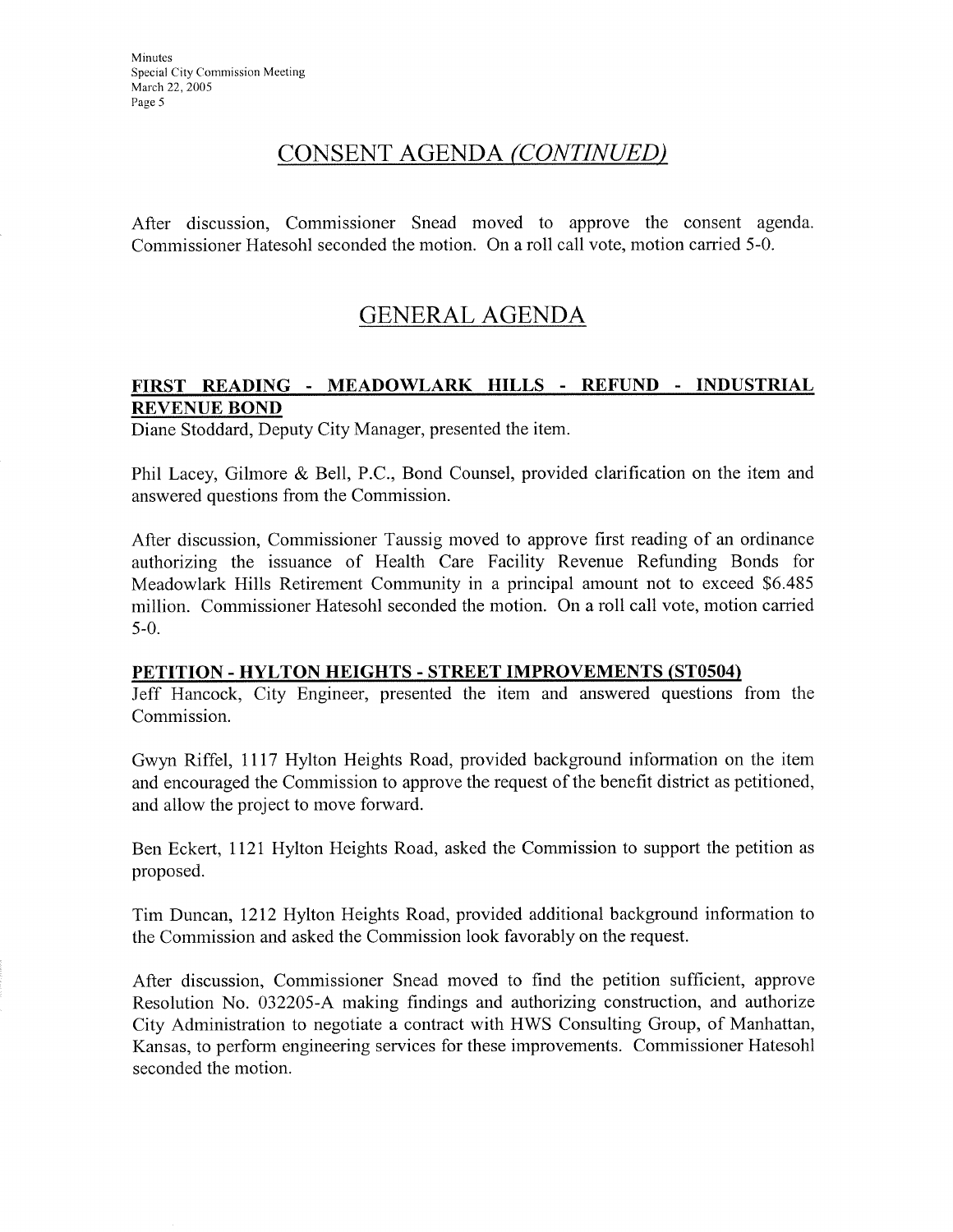# GENERAL AGENDA (CONTINUED)

#### PETITION - HYLTON HEIGHTS - STREET IMPROVEMENTS (ST0504) (CONTINUED)

Ron Fehr, City Manager, provided additional information on the item and answered questions from the Commission.

Bill Frost, City Attorney, provided clarification on the item.

Ben Eckert, 1121 Hylton Heights Road, provided additional information to the Commission.

Bill Frost, City Attorney, provided additional clarification on the item.

Tim Duncan, 1212 Hylton Heights Road, provided additional comment to the Commission.

On a roll call vote, motion failed 2-3, with Mayor Everett and Commissioners Taussig and Klimek voting against the motion.

### FIRST READING - AMEND - PROCEDURE ABATE AND REMOVE **NUISANCES**

Brad Claussen, Building Official, introduced the item.

Katharine Jackson, Assistant City Attorney, presented background information on the proposed ordinance. She then answered questions from the Commission.

Brad Claussen, Building Official, answered question from the Commission.

Mary Ann Fleming, 215 South 8<sup>th</sup> Street, informed the Commission that anything that can be done to improve the neighborhoods and improve the trash situation would be welcomed.

After discussion, Commissioner Snead moved to approve first reading of the ordinance amending the procedure for the City to abate and remove nuisances. Mayor Everett seconded the motion. On a roll call vote, motion carried 5-0.

## **ADJOURNMENT**

At 8:35 p.m. the Commission adjourned.

Gary S. Fees. CMC. City Clerk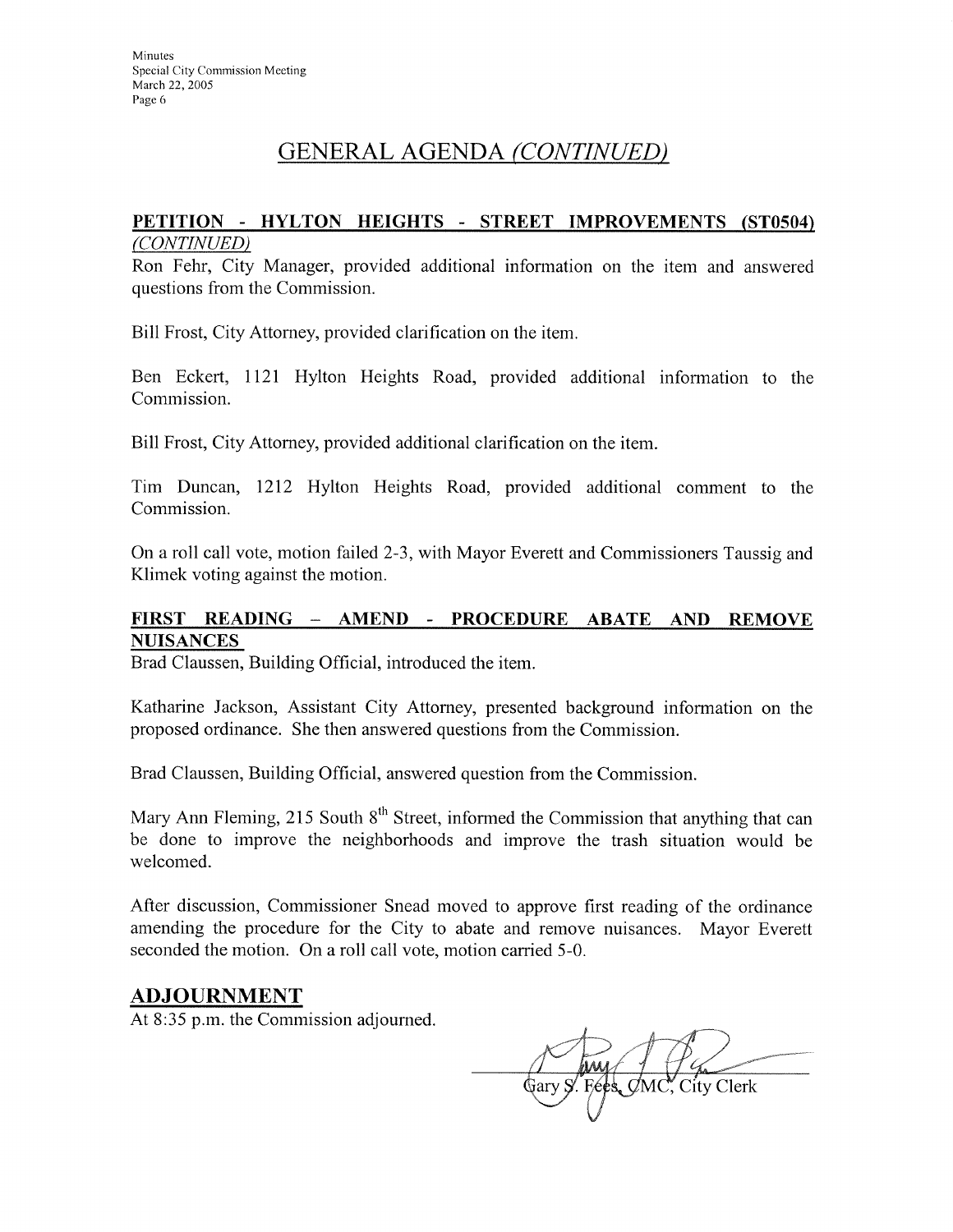

# INTER-OFFICE MEMORANDUM

| DATE:        | <b>January 31, 2005</b>                                                                                                                                                                         |
|--------------|-------------------------------------------------------------------------------------------------------------------------------------------------------------------------------------------------|
| TO:          | Manhattan Urban Area Planning Board                                                                                                                                                             |
| <b>FROM:</b> | <b>Steve Zilkie, AICP, Senior Planner</b>                                                                                                                                                       |
| RE:          | Amend Article IV, District Regulations; Article V, Accessory Uses,<br>Temporary Uses, Home Occupations; and Article XI, Airport Overlay<br><b>District, of the Manhattan Zoning Regulations</b> |

### **BACKGROUND**

There are zoning related several items that have been identified, which need to be addressed through amendments to the Zoning Regulations. While they are unrelated, they are being combined together for consideration and adoption.

Adult Businesses

The Manhattan Zoning Regulations were amended in 2004 to permit Adult Businesses in very limited portions of the C-5 Highway Service Commercial District, and the I-2, Industrial Park District, following extensive licensing restrictions in the Code of Ordinances, including the 500 foot separation requirement from churches, schools, daycare centers, residential zones, the Central Business District, public parks, public buildings, arterial streets, and from another adult business. The Code of Ordinances defines and regulates Adult Businesses to prevent the harmful secondary effects, while permitting a reasonable opportunity to locate and operate within the City of Manhattan, as required by law.

Based on current zoning configurations in the city, the 500 foot separation requirements will prevent Adult Businesses from locating in the RDO Redevelopment District Overlay, the C-6 Heavy Commercial District, or the LM-SC Light Manufacturing - Service Commercial District. However, the 2004 amendment did not take into account the pyramid effect of allowing C-5 uses by reference in these three districts. Due to this cross-reference, if zoning configurations were to change significantly in the future so that one of those districts were established 500 feet beyond a protect use, Adult Businesses could potentially locate in the RDO as a Permitted Use; in the C-6 District as a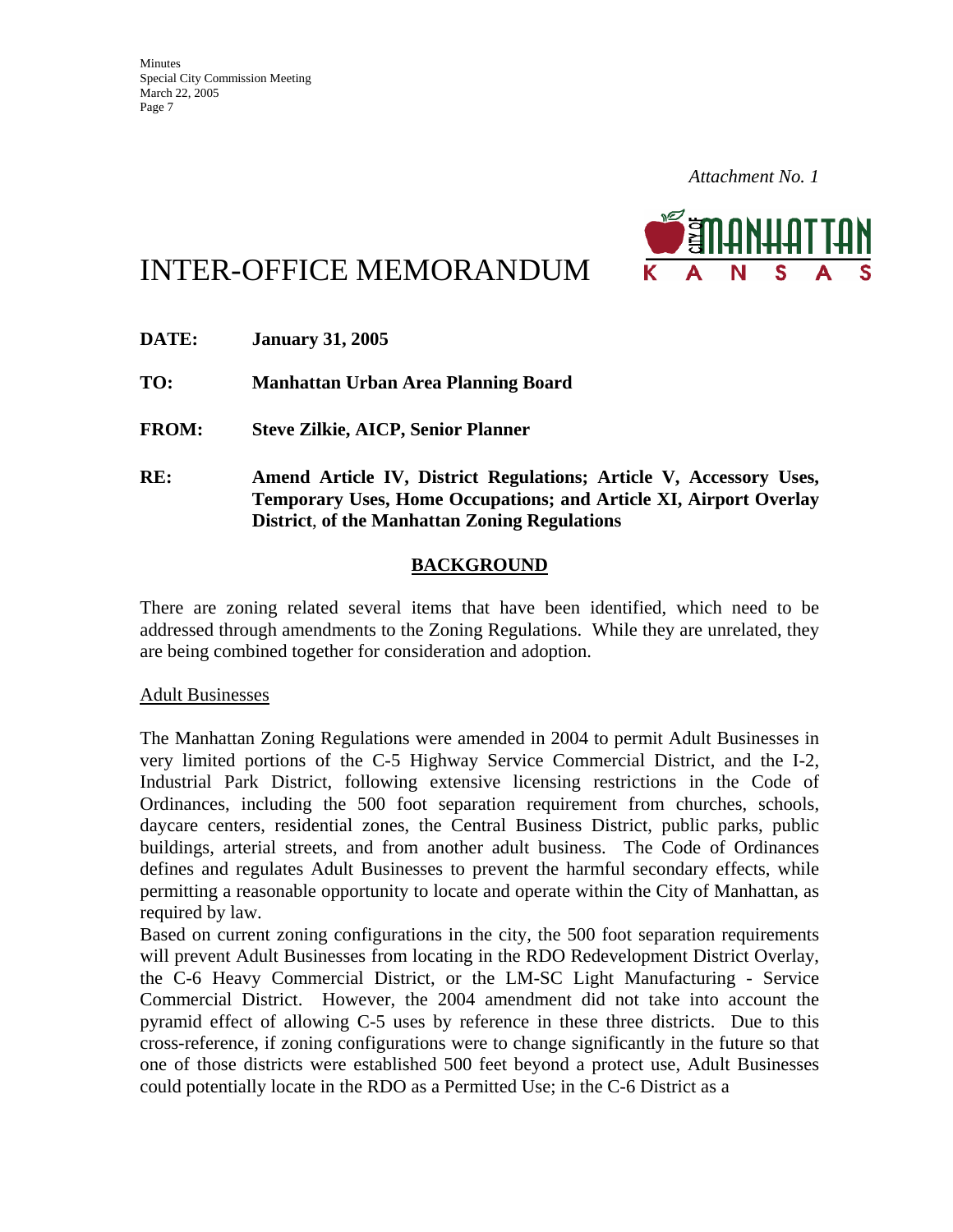Conditional Use; and in the LM-SC District as a Permitted Use. All three districts indicate that permitted or conditional uses of the C-5 District are also allowed in the three districts. The proposed amendment clarifies that Adult Businesses are prohibited in these three districts, to be consistent with the original desires of the community.

### Corporate Technology Park Overlay District

The Corporate Technology Park is located west of the Manhattan Regional Airport and is zoned a combination of I-3 Light Industrial District, and I-5 Business Park District, with the AO Airport Overlay District over the entire Park *(see zoning map of Technology Park) (I-3 and I-5 District regulations attached).* Current industries include two calling centers, a mailbox manufacturer and a printing operation. The Park consists of 28 platted lots, of which 20 lots (114.36-acres) are zoned I-3 District/AO District, and 8 lots (62.5-acres) are zoned I-5 District/AO District.

The I-3 District is designed to allow manufacturing, processing, assembly, and non-retail service activities. The I-5 District is designed to encourage administrative, research and assembly activities in a setting that is compatible with surrounding or abutting residential districts. In addition, a Use Limitation of the I-5 District requires that "No Permitted Use shall occupy less than 10,000 square feet of enclosed floor area per occupant or tenant."

The Corporate Technology Park was conceived as a higher quality industrial park, which combines light manufacturing activities with corporate business park activities, and therefore is also subject to a set of Covenants, Conditions and Restrictions (CCR's) that further limit permitted uses to a specific list that is a sub-set of the uses permitted under the I-3 and I-5 Districts. In addition, the CCR's require a higher level of landscaping, signage controls and exterior building design, to maintain the quality of the development.

In marketing the Corporate Technology Park and working with prospective businesses, City Administration and the Chamber of Commerce have realized that due to its relative isolation from nearby services, there needs to be more flexibility built into the development, to accommodate some additional uses that would provide services to the employees and clients of the other businesses in the Park, as the area continues to develop with larger numbers of employees. In addition, the requirement that all tenants and all buildings be a minimum 10,000 square feet in area, has been too limiting to prospective businesses in the I-5 District portion of the Park.

The proposed Corporate Technology Park Overlay District (CTPO) is designed to provide a broader range of permitted professional office and service commercial uses when applied specifically to the underlying I-3 and I-5 Districts in the Corporate Technology Park. This overlay district is designed to address the specific needs of the Corporate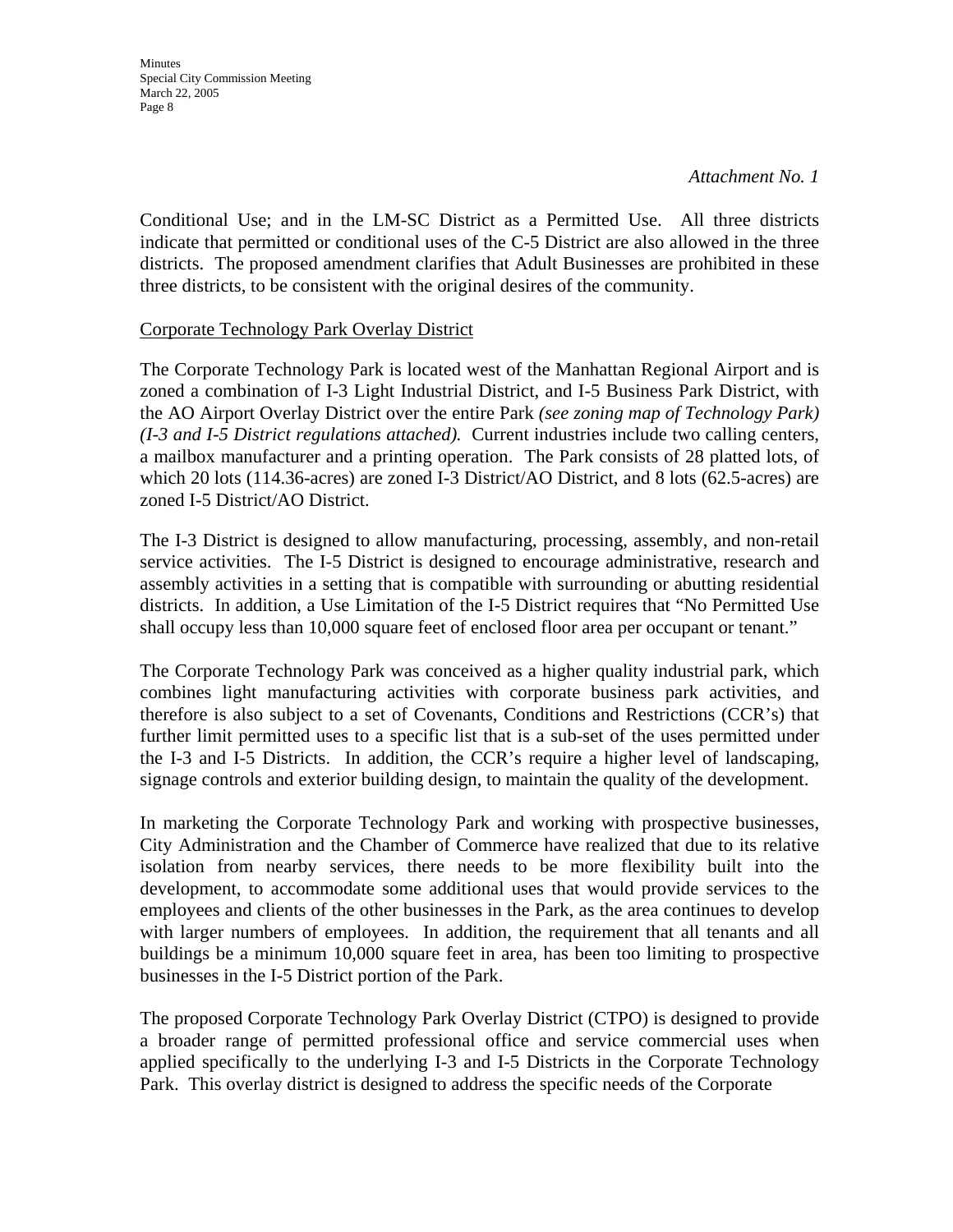*Attachment No. 1*

Technology Park and therefore will not be applied in other areas of the City. It is proposed that the CTPO would add the following permitted uses to the I-3 District: banks and financial institutions, including drive-in type; business and professional offices; convenience stores; group day care centers; health and fitness clubs; and restaurants, including drive-in type. The CTPO would add the same permitted uses to the I-5 District, except that business and professional offices and group day care centers are already permitted there. *(See proposed regulations attached.)* 

The CTPO would also modify the Use Limitation requiring a minimum 10,000 square foot floor space within the I-5 District, so that no minimum floor area will be required for occupants or tenants of a building, however the minimum enclosed building square footage shall be 5,000 square feet. All other Use Limitations of the I-5 District and AO District are not affected by the proposed CPTO District.

#### Accessory Structures and Uses (Trash Receptacles)

Accessory setbacks that apply to trash enclosures, require that trash receptacles/dumpsters and their screening enclosures be set back three (3) feet from a side lot line and five (5) feet from a rear lot line, except along an alley where the setback is ten (10) feet from a rear lot line along an alley. The Board of Zoning Appeals (BZA) has granted reductions of the rear and side yard setbacks for dumpster enclosures in the Ward districts or older part of the City for multiple-family and commercial uses. In response to these requests, the BZA has expressed concern about the practicality of the setbacks for dumpsters and their screening enclosures and recommends that the proposed amendment be adopted *(see BZA minutes attached).*

### Airport Overlay District

The Airport Overlay District requirements were originally adopted in 1996, which in part identified the Airport Elevation as 1,058 feet above sea level, and an Airport Noise Exposure Zone decibel noise contour of 55 Ldn.

The Airport Elevation is a defined term used by the Federal Aviation Administration (FAA) as part of its development of, and administration of, the various applicable airspace and airport layout plan documents that are associated with the Manhattan Regional Airport. The Airport Elevation is an elevation upon which the various airspace height zones, such as the Conical and Horizontal Zones are based in part. The airspace zones extend outward and upward from the airport based in part, upon the airport elevation and the configuration of the various runway surfaces.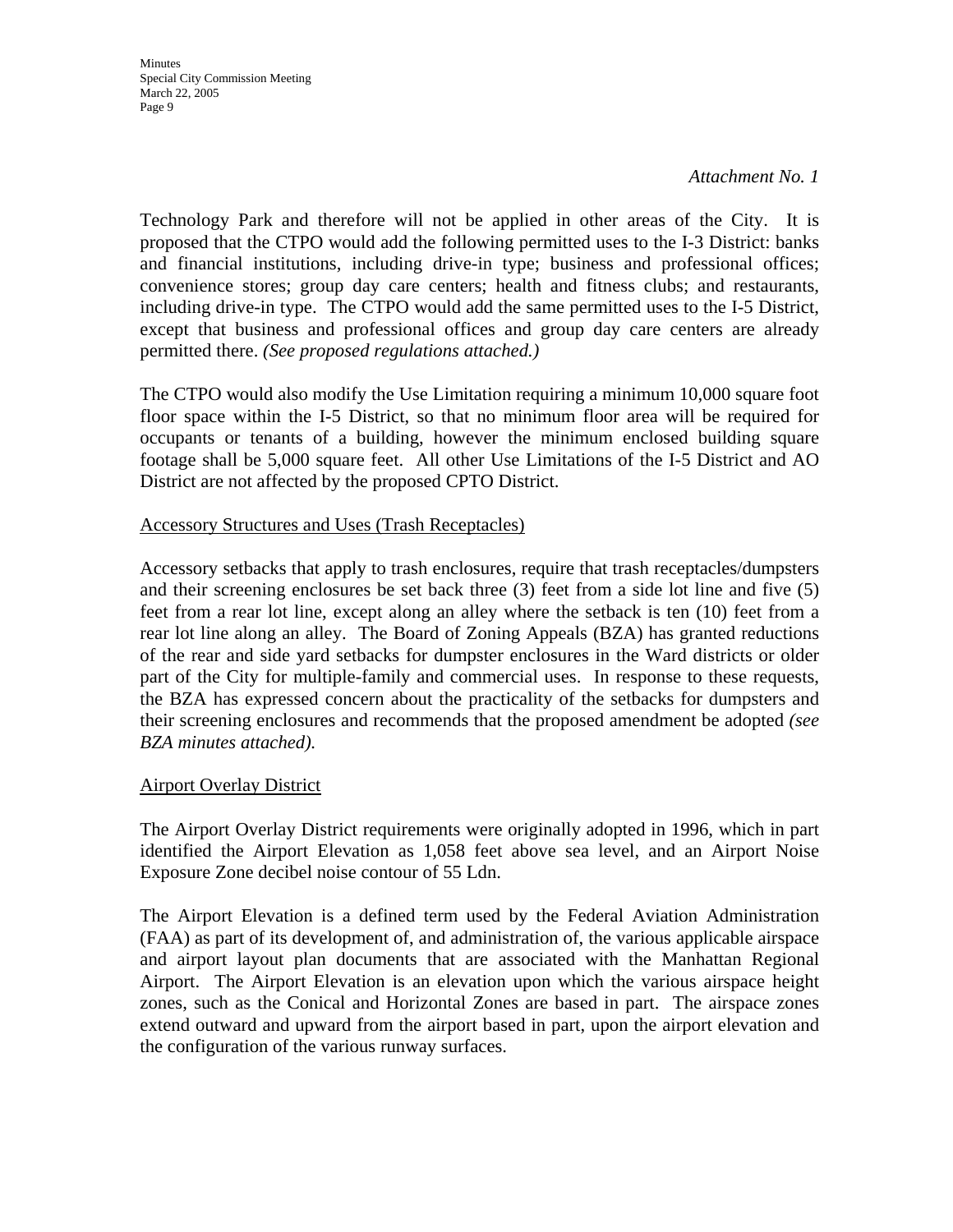#### *Attachment No. 1*

The proposed amendment modifies the definition of "Airport Elevation" by removing reference to a specific elevation, and indicates that the elevation is identified on the Airport Layout Plan. The reason for removing the specific elevation from the definition is because the elevation can change due to reconfiguration of the Airport Layout Plan and/or runways. The elevation currently cited in the Zoning Regulations is out of date and a final elevation is currently undetermined, because the Airport Layout Plan is being updated and modified. In speaking with Russ Johnson, Airport Director, and the City's airport consultant, it was determined that it would be better to remove a specific elevation reference, until a final elevation is identified. Until such time, the FAA uses elevations based on both the existing Layout Plan and the proposed Layout Plan for regulatory purposes.

The Noise Exposure Zone is that area in which noise sensitive land uses that are generally incompatible with the airport should not be located, or should be subject to a conditional use requiring noise attenuation techniques in their design and construction. Residential uses and manufactured home parks are prohibited in the Noise Exposure Zone. Hotels, lodging/boarding houses, bed and breakfast, hospitals, nursing homes and retirement complexes, schools, churches, and auditoriums and concert halls are a conditional use, provided the use is a permitted or conditional use in the underlying zoning district.

The Noise Exposure Zone is identified by a noise contour that is generally located on and around the airport, based on FAA computer models using noise impacts of the types of aircraft that use the airport. At the time that the AO District regulations were being written, the FAA and the City's airport consultant indicated that the recommended noise contour was going to be changed from the 65 Ldn decibel contour, to the 55 Ldn decibel contour. However, that change has never occurred and therefore the proposed amendment is to correct the regulation to follow the FAA's recommended 65 Ldn contour for noise sensitive land uses. The 65 Ldn contour is currently contained entirely on the existing airport property and has no direct impact on surrounding properties.

### **Proposed Amendments:**

- Article IV, District Regulations: RDO Redevelopment District Overlay, Section 4-205 (a) (A) Permitted Uses; C-6 Heavy Commercial District, Section 4-206 (B) Conditional Uses; and LM-SC Light Manufacturing - Service Commercial District, Section 4-306 (A) Permitted Uses, to add a cross-reference note that Adult Business are prohibited.
- Article IV, District Regulations: add a new Section 4-307 establishing the CTPO Corporate Technology Park Overlay District.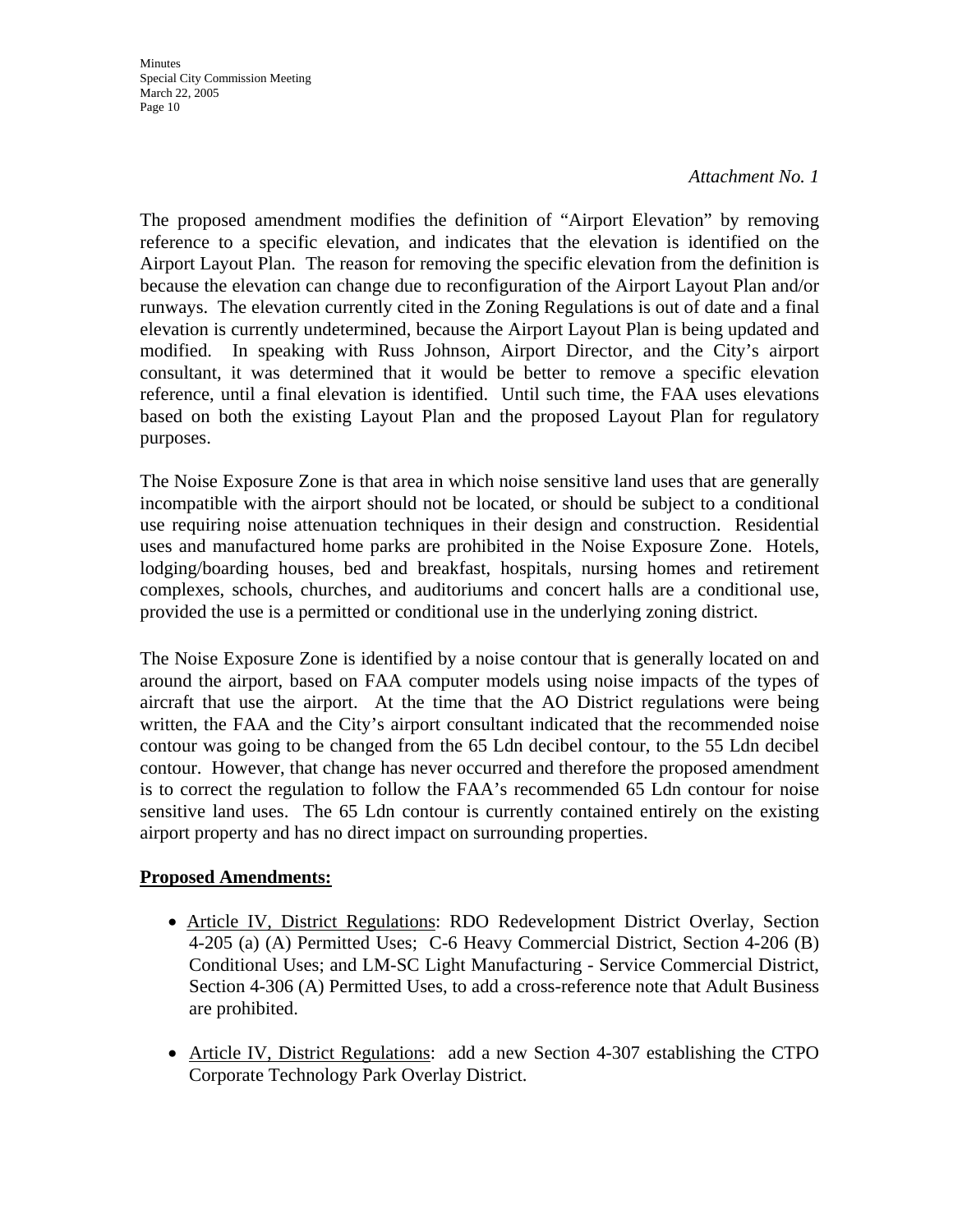- Article V, Accessory Uses, Temporary Uses, Home Occupations, Section 5-103 (B) Yard Requirements, to reduce the side yard and rear yard setback requirements for enclosures for trash receptacles along alleys.
- Article XI, Airport Overlay District: Section 11-103 Definitions and Section 11-105 Airport Zone Height Limitations, to remove specific reference to 1,058 as the Airport Elevation; and amending Section 11-104 to modify the Airport Noise Exposure Zone decibel contour from 55 to 65 Ldn, to match Federal Aviation Administration guidelines.

The specific wording of the proposed amendments is attached to this memorandum.

# **AMENDMENTS TO THE TEXT OF THE ZONING REGULATIONS**

When a proposed amendment results in a change to the text of the Zoning Regulations, the report from the Planning Staff shall contain a statement as to the nature and effect of the proposed amendment, and determinations as to the following:

## **WHETHER SUCH CHANGE IS CONSISTENT WITH THE INTENT AND PURPOSE OF THE ZONING REGULATIONS**

The intent and purpose of the Zoning Regulations is to protect the public health, safety, and general welfare; regulate the use of land and buildings within zoning districts to assure compatibility; and to protect property values. The proposed amendments addressing Adult Businesses, Accessory Structures and Uses (trash enclosures), and the Airport Overlay District, refine existing text to address specific issues or errors that have come to light, so as to ensure the intent and purpose of the regulations are met and to address the needs of the community.

The proposed CTPO District is a new district that is designed to address specific needs identified in the Corporate Technology Park by adding additional office uses, support services and more flexibility in tenant floor area. The amendment is consistent with the intent and purpose of the Zoning Regulations.

## **AREAS WHICH ARE MOST LIKELY TO BE DIRECTLY AFFECTED BY SUCH CHANGE AND IN WHAT WAY THEY WILL BE AFFECTED**

The Adult Business regulations in the Manhattan Zoning Regulations, when combined with the 500-foot buffers and extensive licensing provisions in the Code of Ordinances, limit Adult Businesses to small portions of the C-5, Highway Service Commercial District and the I-2, Industrial Park District, comprising approximately 1.7% of the current land area in the City. The proposed amendment ensures that potential locations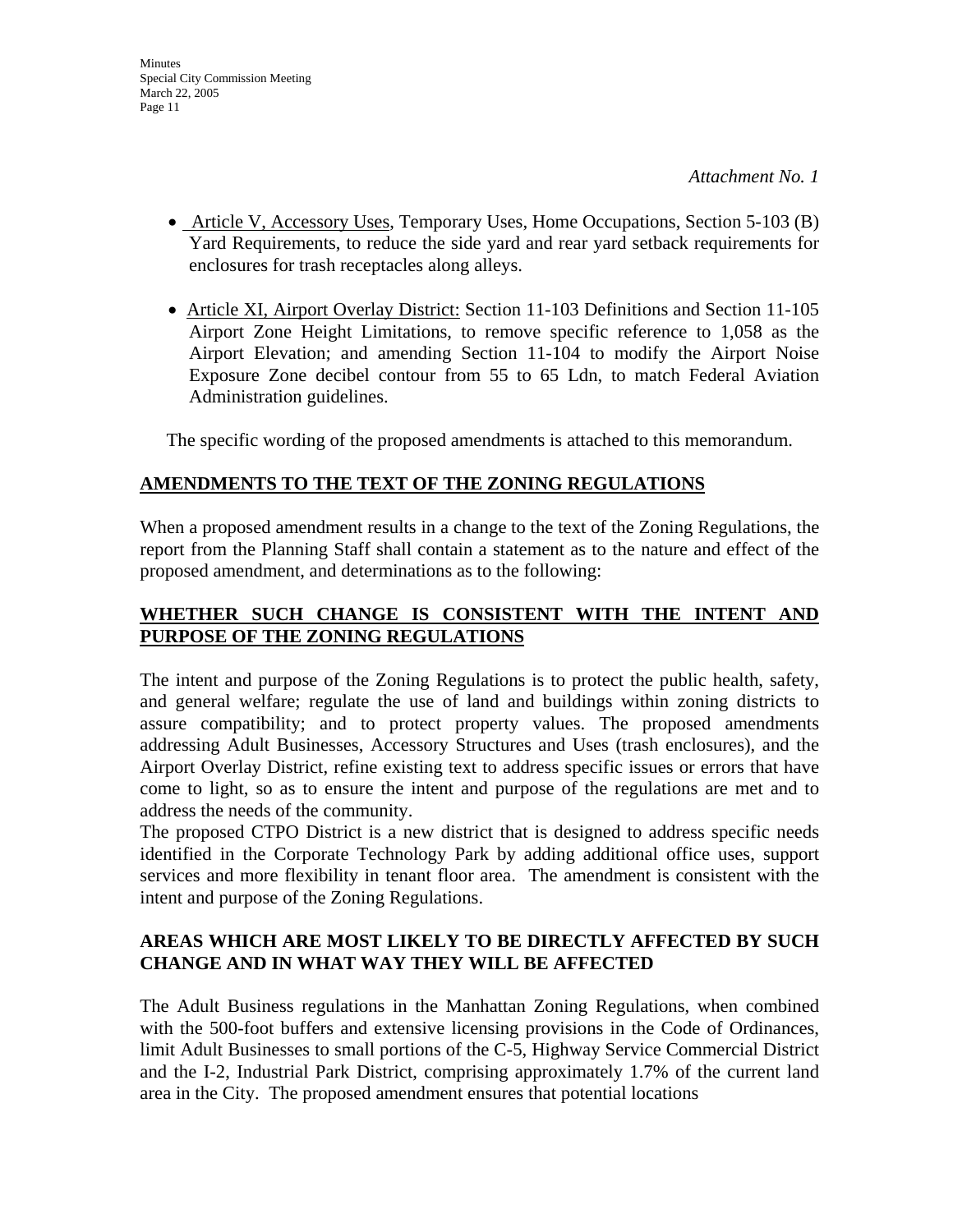*Attachment No. 1*

for such businesses are restricted to those limited areas of the C-5 and I-2 Districts originally identified by the community, so that Adult Businesses are not inadvertently allowed in locations for which the use is not intended. The amendment prevents such uses from locating in the RDO, C-6 and LM-SC Districts, to conform to the community's original desires.

The proposed CTPO District amendment will apply only to the Corporate Technology Park, located west of the Manhattan regional Airport. The proposed amendment will create more flexibility and opportunity to serve the needs of a growing employment area, which is not adequately served, nor located close to commercial services.

The trash receptacle and enclosure amendment, which revises the accessory use and structure setbacks, is a practical change identified by the Board of Zoning Appeals and will most often apply in the Ward Districts, or the older parts of Manhattan where alleys and lot depths are a constraint on locating the principal use and screening enclosure.

The Airport Overlay District amendment modifies the definition of airport Elevation and modifies the noise exposure zone contour to match the FAA guidelines. The effect is limited exclusively to the AO District.

### **WHETHER THE PROPOSED AMENDMENT IS MADE NECESSARY BECAUSE OF CHANGED OR CHANGING CONDITIONS IN THE AREAS AND ZONING DISTRICTS AFFECTED, OR IN THE CITY PLANNING AREA, GENERALLY, AND IF SO, THE NATURE OF SUCH CHANGED OR CHANGING CONDITIONS**

The general public and City Commission expressed concern about the increasing number of Adult Businesses being established in the region, and the potential for such businesses within the City of Manhattan. The Zoning Regulations and Code of Ordinances were amended to address those concerns last September. The proposed amendment is necessary to ensure that Adult Businesses are potentially located only in the C-5 District and I-2 Districts, as originally identified by the community.

The proposed CTPO District is in response issues identified by the Chamber of Commerce and City Administration in their efforts to market the Corporate Technology Park. Due to its relative isolation from services, there needs to be more flexibility built into the development, to accommodate some additional uses that would provide services to the employees and clients of the other businesses in the Park, as the area continues to develop with larger numbers of employees. In addition, the requirement that all tenants and all buildings be a minimum 10,000 square feet in area, has been too limiting to prospective businesses in the I-5 District portion of the Park. The proposed Corporate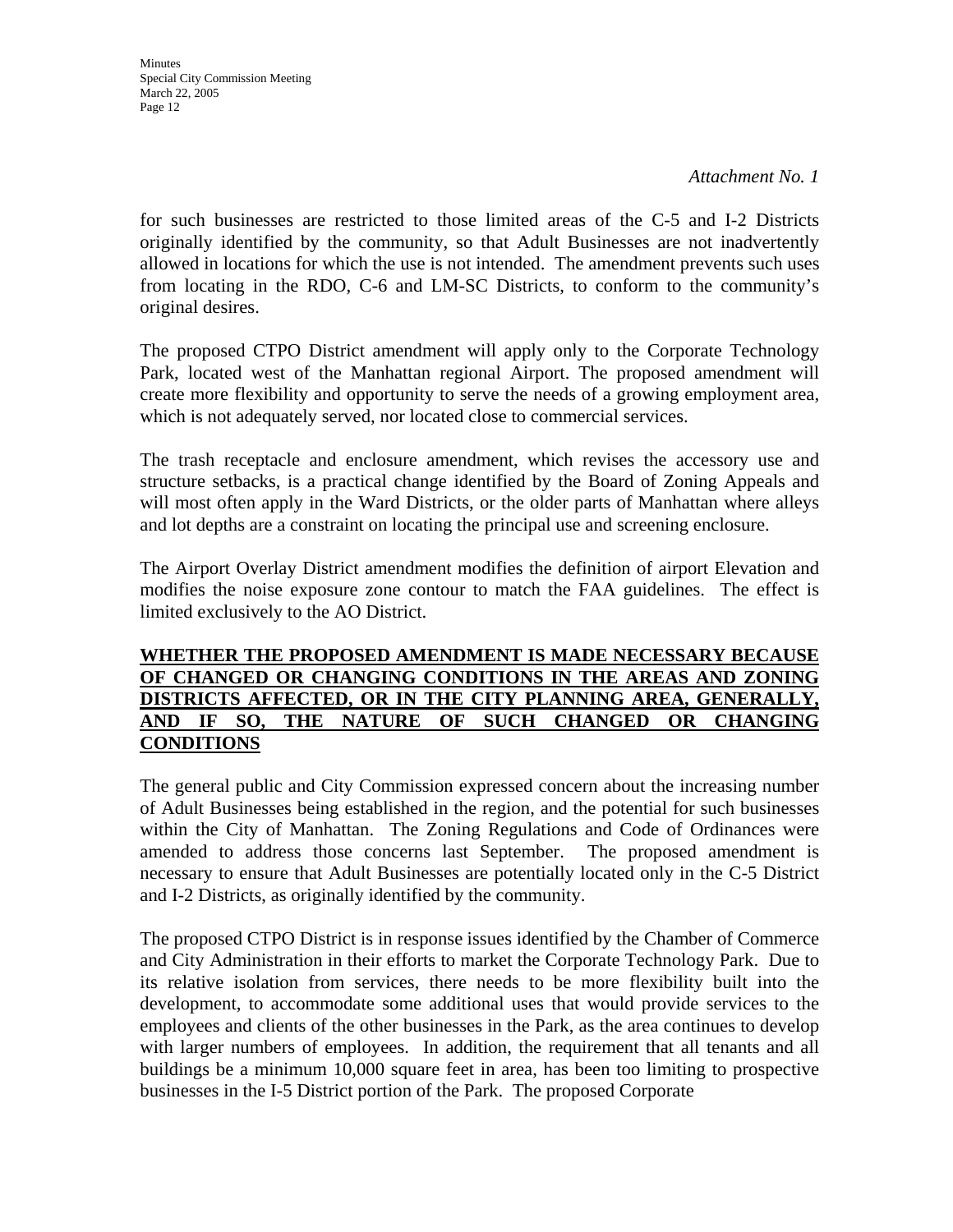Technology Park Overlay District (CTPO) is designed to provide a broader range of permitted professional office and service commercial uses and flexibility in I-5 District tenant size.

The BZA approved several Exceptions to reduce the rear and side yard setbacks for accessory trash receptacles and trash enclosures. Based on those approvals, the BZA requested the proposed amendments to address what it perceived to be as practical constraints on locating trash receptacles and enclosures, primarily adjacent to alleys, where trash pick-ups are made.

The proposed amendments to the Airport Overlay District are to correct out of date and incorrect data within the regulation, to be consistent with existing conditions and the FAA guidelines for the Airport.

## **WHETHER SUCH CHANGE IS CONSISTENT WITH THE INTENT AND PURPOSE OF THE POLICY AND GOALS AS OUTLINED IN THE ADOPTED COMPREHENSIVE PLAN OF THE CITY**

The proposed amendments fine-tune the Zoning Regulations to correct errors or conflicts, or to make adjustments addressing specific needs identified in the community. The policies and goals of the Comprehensive Plan are more general or broad-brush in nature than addressing regulatory details of specific land uses. However, there are some policy statements that generally apply.

Adult Businesses; and Accessory Uses and Structures (Trash Enclosures):

There are several policy statements in the Comprehensive Plan regarding the preservation of neighborhoods and the quality of life of the community.

Specifically, under "Land Use and Growth Management" Goal 1 states, "Promote land use and development practices that consider current and future economic, social and environmental impacts . . ."

Under "Regional Coordination" one of the Guiding Principles states, "Coordinate land use goals, objectives and policies of the City of Manhattan and other governmental agencies within the region."

Under "Housing and Neighborhoods" one of the Guiding Principles states, "Identify and foster initiatives to maintain or enhance the quality of life in existing neighborhoods throughout the community."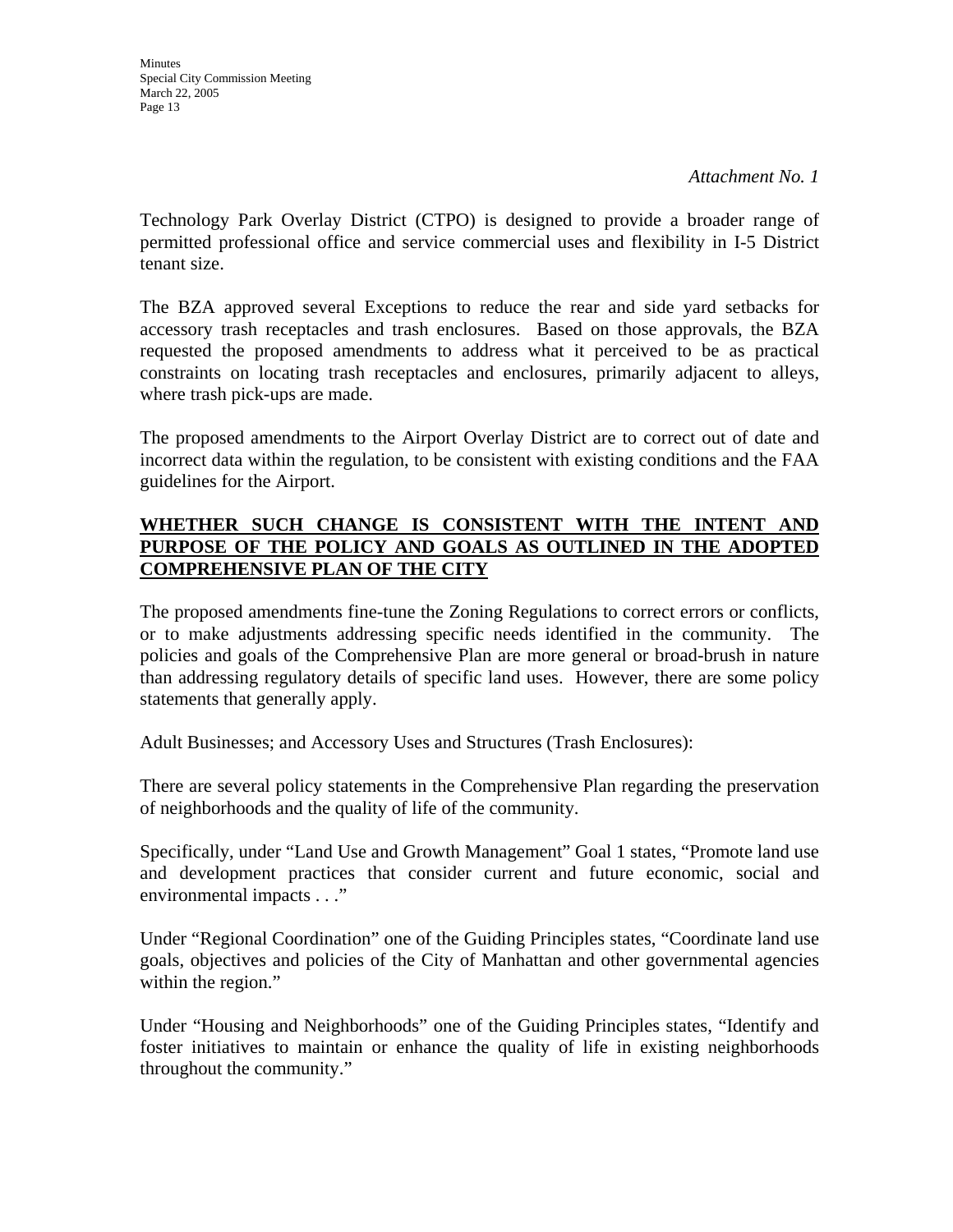#### *Attachment No. 1*

Under "Community Design" Goal 1 states, "Guide the appearance, scale and location of urban development to enhance community character . . ."

#### Proposed CTPO District:

The Corporate Technology Park is identified in the Comprehensive Plan as Office/Research Park, which is a designation for concentrated areas of high quality employment facilities. The amendment adds a limited range of professional office and service commercial uses intended to specifically serve the Corporate Technology Park, which is a significant distance from existing commercial services that would ordinarily serve highly concentrated employment centers. The amendment adds more flexibility in serving the needs of the Technology Park.

#### Airport Overlay District:

The Environmental Values and Constraints Map in the Comprehensive Plan recognizes the airspace and noise issues associated with the Airport. The airport elevation is in part the basis for determining the heights of certain FAA airspace zones, which extend outward from the Manhattan Airport. The noise contour is a decibel level identified by the FAA that is used to restrict certain noise sensitive land uses, which are incompatible with airport operations and noises generated by those operations. The amendments correct information involving the airspace height zones and revises the noise contour from 55Ldn, to 65 Ldn, to be consistent with existing conditions and FAA guidelines, and with the noise contour that is shown on the Comprehensive Plan map.

The proposed amendments generally conform to policies and goals of the Comprehensive Plan.

### **ALTERNATIVES**

It appears the MUAPB has the following alternatives concerning the issue at hand. The Board may:

- 1. Recommend approval of the proposed amendments of the Manhattan Zoning Regulations, to the City Commission.
- 2. Recommend denial of the proposed amendments, to the City Commission.
- 3. Modify the proposed amendments and forward the modifications, along with an explanation, to the City Commission.
- 4. Table the public hearing to a specific date, and provide further direction to City Administration.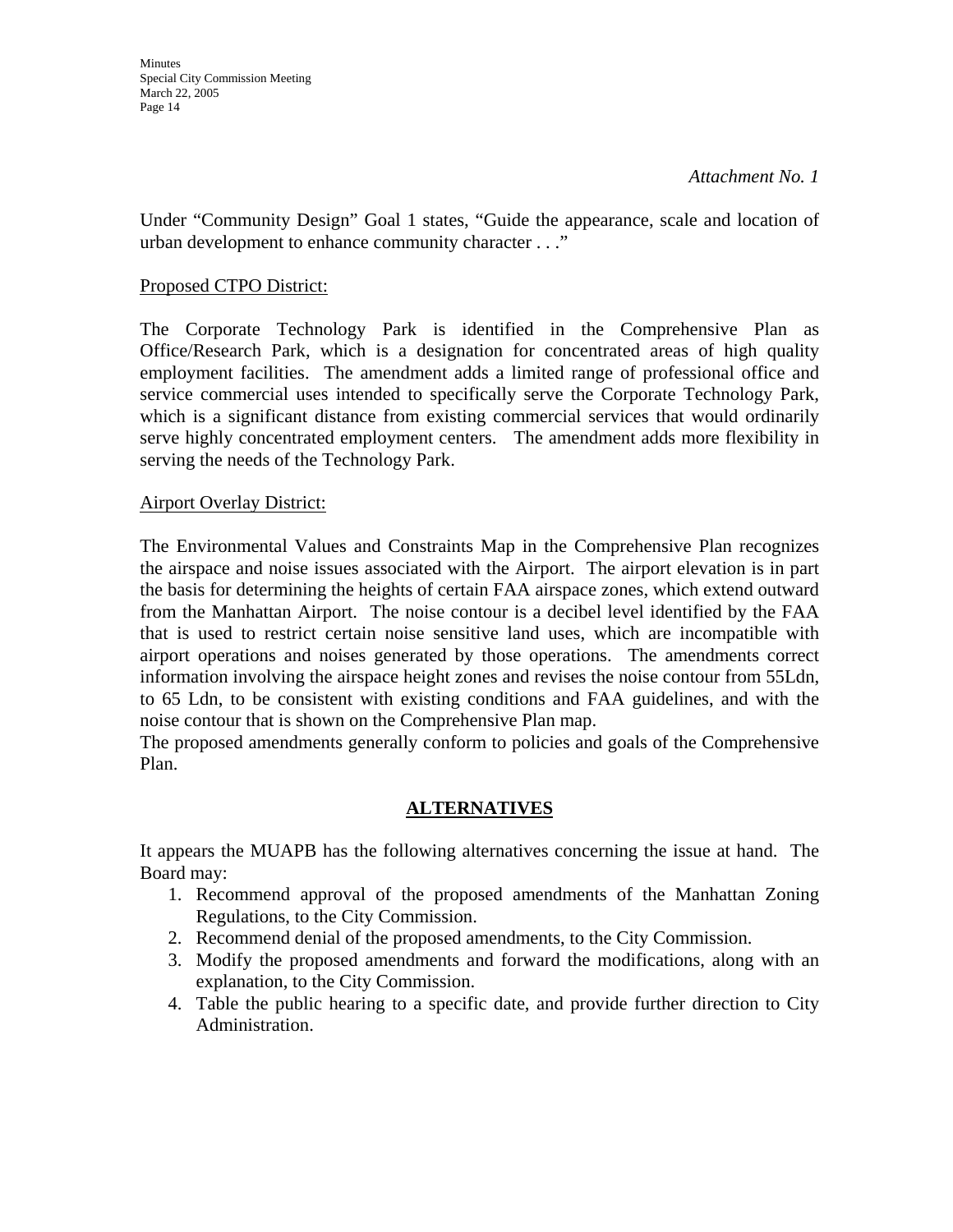*Attachment No. 1*

#### **RECOMMENDATION**

City Administration recommends approval of the proposed amendments to the Manhattan Zoning Regulations: Article IV, District Regulations; Article V, Accessory Uses, Temporary Uses, Home Occupations; and, Article XI, Airport Overlay District, as described in the Staff Memorandum, based on the findings in the Staff Memorandum.

#### **POSSIBLE MOTION**

The Manhattan Urban Area Planning Board recommends approval of the amendments to the Manhattan Zoning Regulations: Article IV, District Regulations; Article V, Accessory Uses, Temporary Uses, Home Occupations; and, Article XI, Airport Overlay District**,** as proposed, based on the findings in the Staff Memorandum.

05012}AmendZonRegsArtIV,V,XI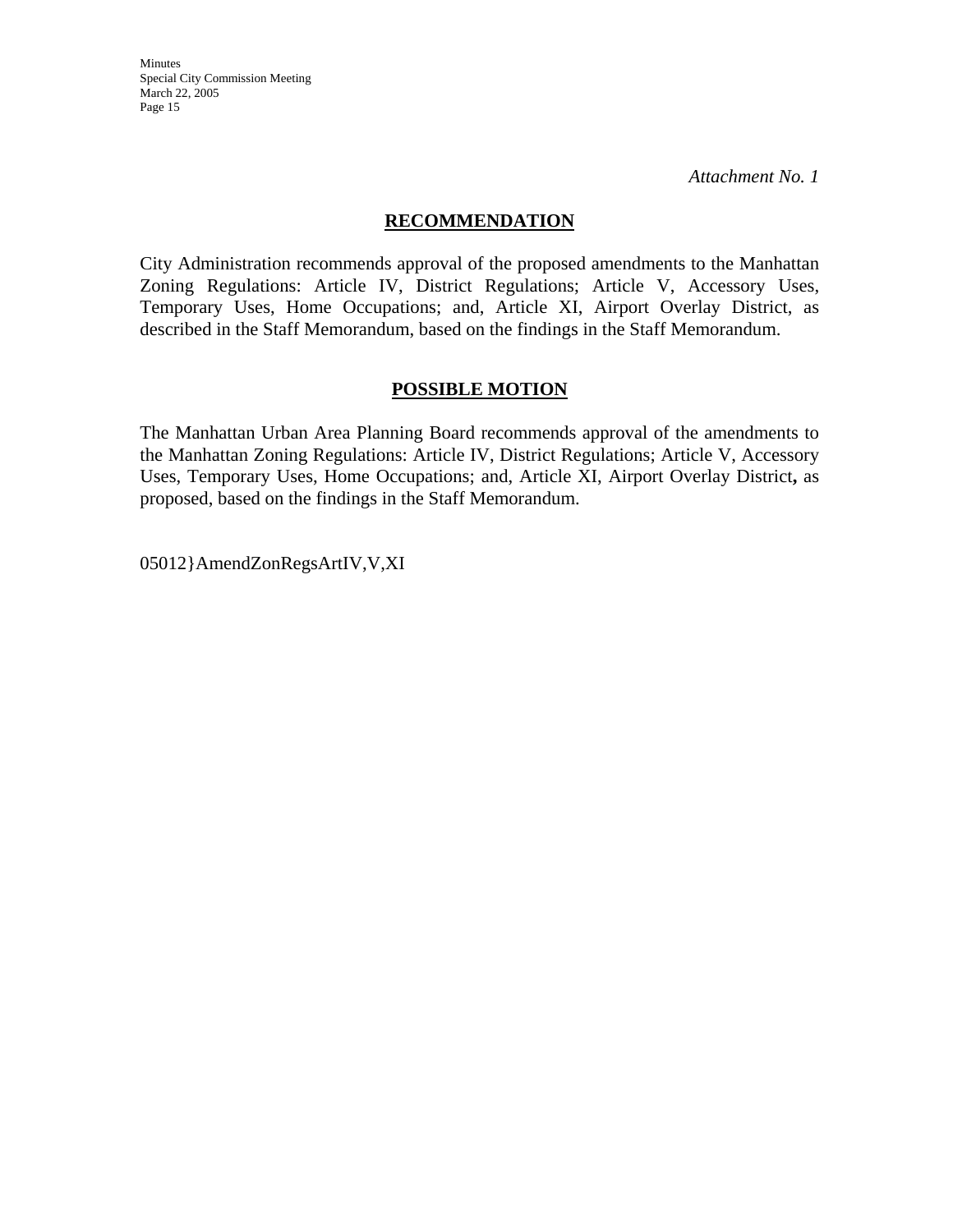*Attachment No. 2*

# *STAFF REPORT*

### **ON AN APPLICATION TO AMEND THE APPROVED PLANNED UNIT DEVELOPMENT (PUD)**

# **BACKGROUND**

**APPLICANT:** Manhattan Retirement Foundation, Inc.

*ADDRESS: 2121 Meadowlark Road, Manhattan, Kansas 66502*

**OWNER:** Manhattan Retirement Foundation, Inc.

*ADDRESS: 2121 Meadowlark Road, Manhattan, Kansas 66502*

**LOCATION:** Generally located within Meadowlark Hills PUD and east of Meadowlark Road, north of Kimball Avenue and Bluehills Shopping Center, west of Tuttle Creek Boulevard, and south of undeveloped Kansas State University range land.

**AREA:** Approximately 50.5 Acres

**DATE OF PUBLIC NOTICE PUBLICATION:** Monday, January 17, 2005

### **DATE OF PUBLIC HEARING: PLANNING BOARD:** Monday, February 7, 2005 **CITY COMMISSION:** Tuesday, March 1, 2005

**DESCRIPTION OF PROPOSED AMENDMENT:** Construction of a new road and five duplexes on the eastern half of the Meadowlark Hills Retirement Community, off of Meadowlark Road (*see site plan*).

The proposed road is twenty-five feet in width and contains two on-street parking areas that provide a total of 20 spaces. Any on street parking beyond the provided spaces will be parallel and only allowed on one side of the street. Proposed Meadowlark Circle will have a north and south entrance, connecting at two locations off the east side of Meadowlark Road. This road was previously approved as a cul-de-sac. The northern entrance is aligned with an existing entrance on the west side of Meadowlark Road into the existing retirement community. The other entrance will be located approximately 500 feet to the south.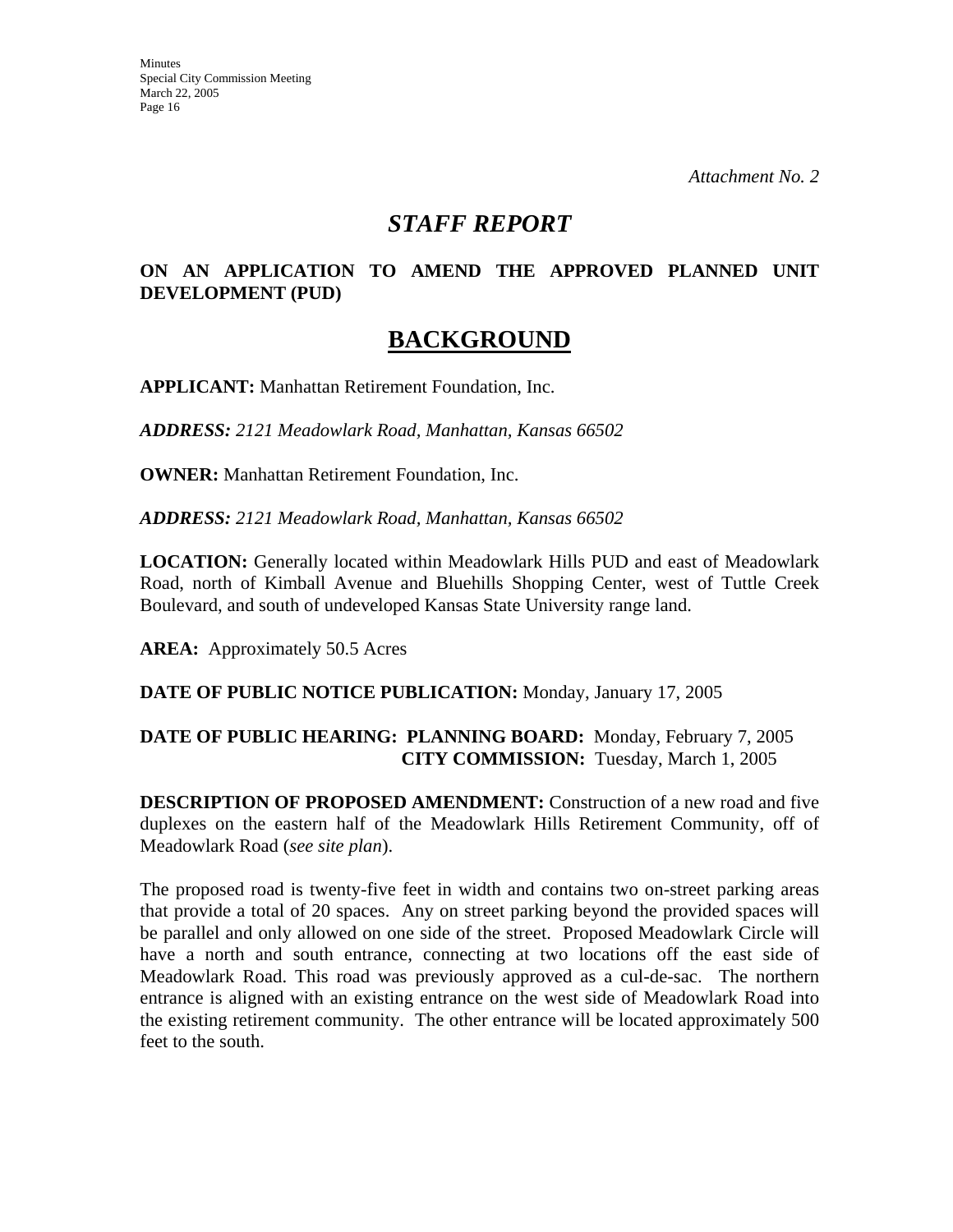There are five proposed duplexes that will be located along the newly constructed road. This will be in addition to the six duplexes that were previously approved, some of which are currently under construction. There will be a total of 11 duplexes. The buildings will be constructed with the same material as proposed with the already approved duplexes: Hardi-Plank, and brick.

No additional signage is being proposed.

### **MATTERS TO BE CONSIDERED WHEN AMENDING A PLANNED UNIT DEVELOPMENT**

**WHETHER THE PROPOSED AMENDMENT IS CONSISTENT WITH THE INTENT AND PURPOSE OF THE APPROVED PUD, AND WILL PROMOTE THE EFFICIENT DEVELOPMENT AND PRESERVATION OF THE ENTIRE PUD:** The amendment is necessary because the Final Development Plan has changed and proposes five more duplexes than originally approved with the Meadowlark Hill Retirement PUD and a change in the street layout.

There were no conditions affecting the proposed amendment listed in Ordinance 6049 (*attached*), which established the PUD on December 1, 1998 that will affect this Amendment.

The amendment is generally consistent with the intent of the PUD.

**WHETHER THE PROPOSED AMENDMENT IS MADE NECESSARY BECAUSE OF CHANGED OR CHANGING CONDITIONS IN OR AROUND THE PUD, AND THE NATURE OF SUCH CONDITIONS:** The applicant is proposing a new street layout and five new duplexes for a total of eleven duplexes. There is an apparent strong demand for additional independent living duplexes. The current PUD consists a cul-desac and six duplexes. No other conditions appear to cause the need for the amendment.

**WHETHER THE PROPOSED AMENDMENT WILL RESULT IN A RELATIVE GAIN TO THE PUBLIC HEALTH, SAFETY, CONVENIENCE OR GENERAL WELFARE, AND IS NOT GRANTED SOLELY TO CONFER A SPECIAL BENEFIT UPON ANY PERSON:** The amendment will allow the Meadowlark Hills to increase the services they are able to provide to the public and offer more independent living options.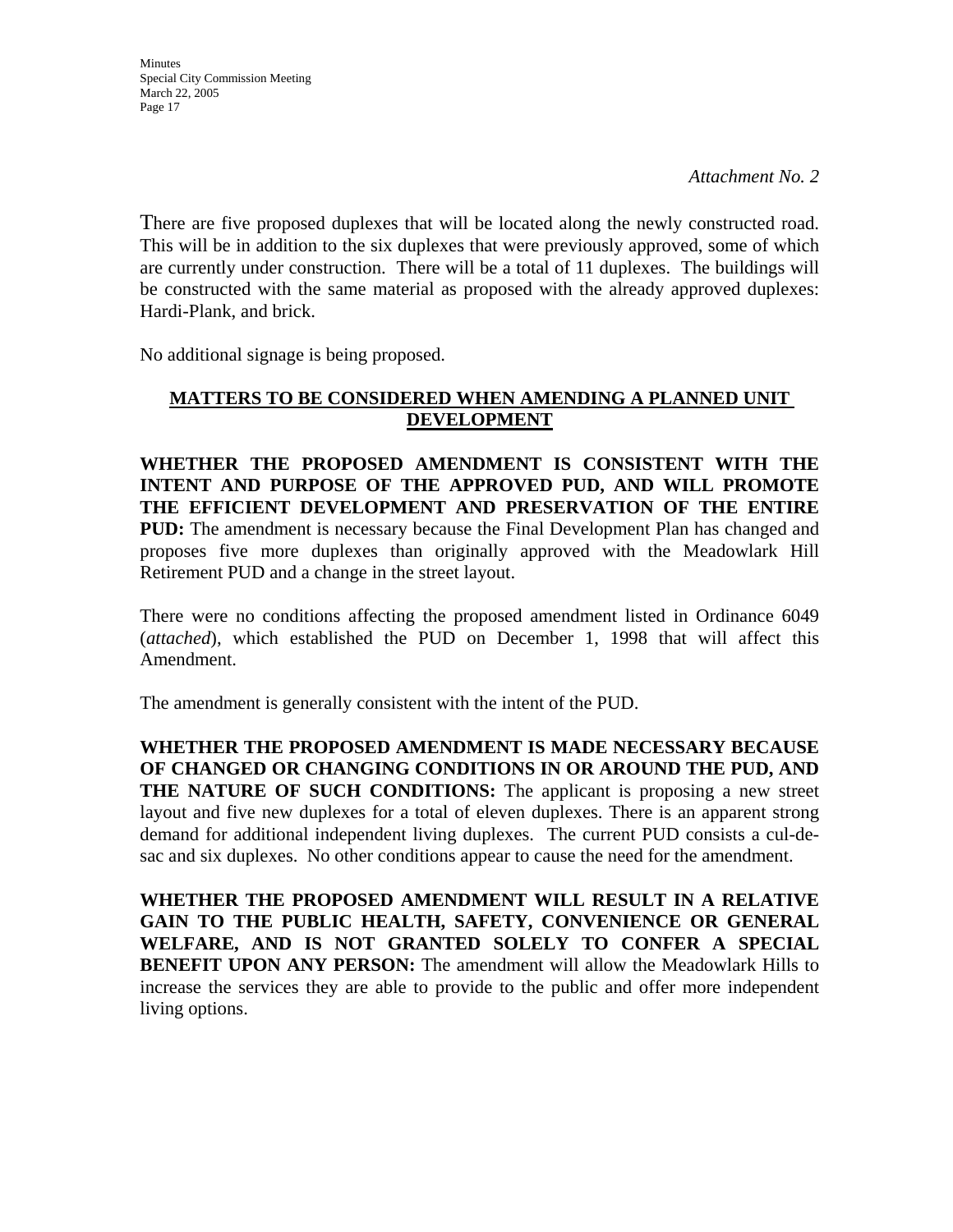### **ADDITIONAL MATTERS TO BE CONSIDERED WHEN AMENDING A PLANNED UNIT DEVELOPMENT**

**1. LANDSCAPING:** The entire length of the proposed Meadowlark Circle will be lined with approximately 40 trees. Each duplex will have a tree and shrubbery in the front yard. The duplexes on the west side of the street will have trees planted in the backyard to provided screening from existing residences that are located on Meadowlark Road. There will be a landscape median where the original center of the cul-de-sac was located. A landscape agreement will be done for each duplex as they are built.

**2. SCREENING:** No screening is required but some of the duplexes will be screened from existing residences with trees. The area is surrounded by an expanse of open space on the north, south, and east sides. To the west of the proposed street and duplexes are existing buildings in the Meadowlark Hill Retirement Community.

**3. DRAINAGE:** Changes were made to the Drainage Report to account for changes with the proposed road. The City Engineer has reviewed and approved this report.

**4. CIRCULATION:** There is a change in circulation where the proposed road and duplexes are going to go. In 1998 a cul-de-sac, Meadowlark Circle, with six duplexes was approved to extend off of Meadowlark Road. This amendment proposes a through road rather than a cul-de-sac. This through road allows for more duplexes to be built and increases traffic circulation within the Meadowlark Hills Retirement Community.

**5. OPEN SPACE AND COMMON AREA:** The layout of the proposed Meadowlark Circle and duplexes does attempt to preserve the natural features of the area.

**6. CHARACTER OF THE NEIGHBORHOOD:** This PUD acts as a neighborhood of its own. There are full care, assisted care, and independent living duplexes which are separated from adjacent properties by open space and trees. This retirement community has been in existence since 1977.

**EXISTING USE:** This site currently consists of facilities in the Meadowlark Hills Retirement Community with a full care, assisted care buildings, and independent living duplexes. These buildings are mainly on the west side of Meadowlark Road. The proposed street and duplexes will be constructed on the east side of Meadowlark Road along Meadowlark Circle. Open land also exists on this property.

**PHYSICAL AND ENVIRONMENTAL CHARACTERISTICS:** There are steep slopes, open land and trees on this property.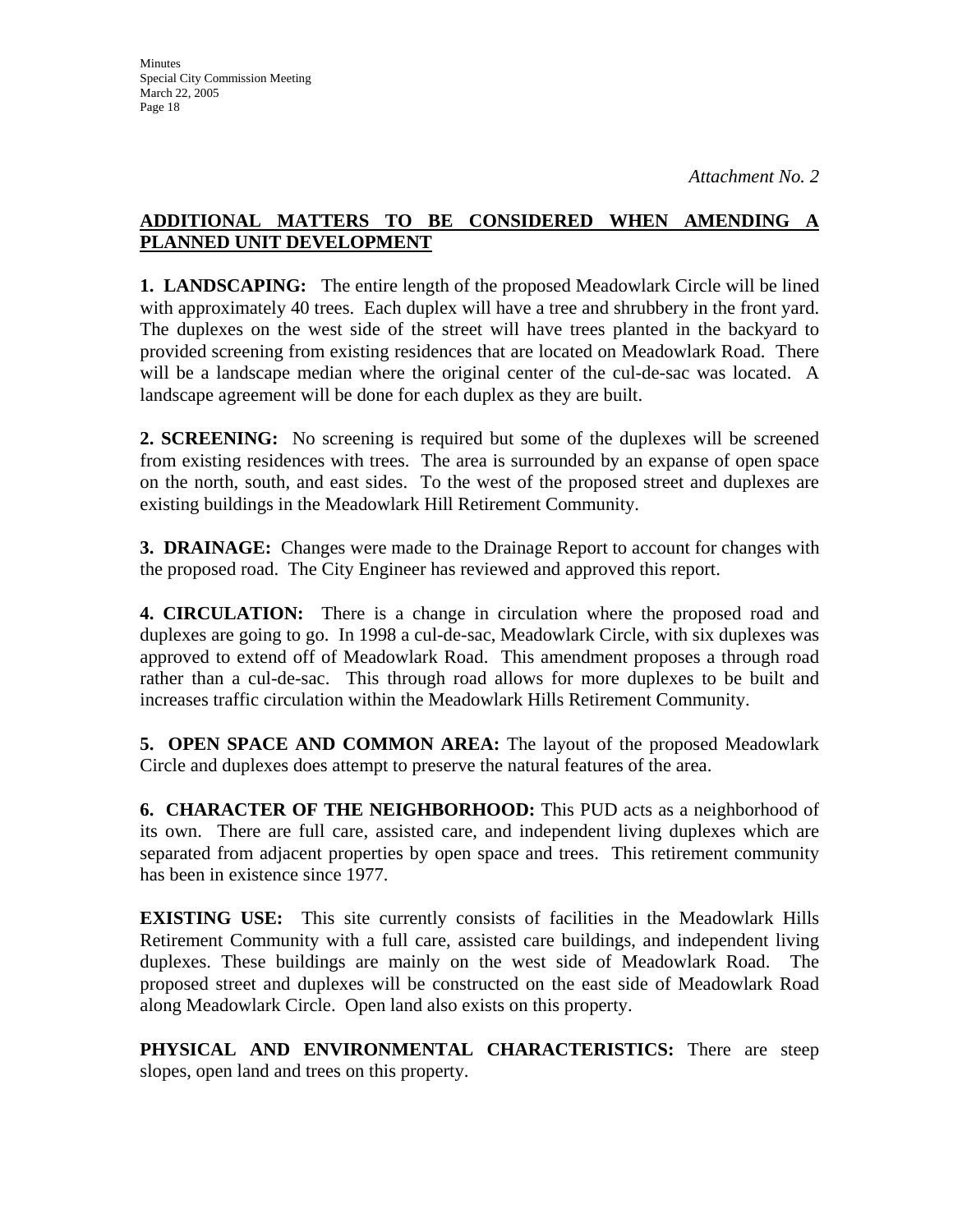#### **SURROUNDING LAND USE AND ZONING:**

- **(1) NORTH:** Open range land; County U, University Development District
- **(2) SOUTH:** Kimball Avenue, Flinthills Place, single-family residential development in the Blue Hills Addition; Flinthills Place Planned Unit Development, and R, Single-Family Residential District
- **(3) EAST:** Blue Hills Shopping Center, single-family development in the Northview Acres Subdivisions; C-2, Neighborhood Shopping District, C-5, Highway Service Commercial District, and R-1, Single-Family Residential District.
- **(4) WEST:** Open rangeland, Manhattan Headquarters Fire Station; County U, University Development District.

#### **GENERAL NEIGHBORHOOD CHARACTER:** See above.

**SUITABILITY OF SITE FOR USES UNDER CURRENT ZONING:** The PUD provides uses associated with retirement communities, such as independent and assisted living, and full care. This PUD has been in existence since 1977 and the proposed changes fit with the existing uses.

**COMPATIBILITY OF PROPOSED DISTRICT WITH NEARBY PROPERTIES AND EXTENT TO WHICH IT MAY HAVE DETRIMENTAL AFFECTS:** The proposed use is a permitted use within the PUD. Adjacent properties should not be adversely affected by the proposed use. There appears to be no adverse affect on adjacent properties known to be caused by the PUD. The adjacent properties are separated from the retirement community by open land.

**CONFORMANCE WITH COMPREHENSIVE PLAN:** The Comprehensive Plan designates this area as residential high density.

**ZONING HISTORY AND LENGTH OF TIME VACANT AS ZONED:** The original site was annexed in 1977 and zoned Planned Unit Development. Several amendments were made to the Final Development Plan and in 1992 it was rezoned to a new PUD. In 1998 34 more acres were annexed and added to this site.

**CONSISTENCY WITH INTENT AND PURPOSE OF THE ZONING ORDINANCE:** The intent and purpose of the Zoning Regulations is to protect the public health, safety, and general welfare; regulate the use of land and buildings within zoning districts to assure compatibility; and to protect property values. The PUD Regulations are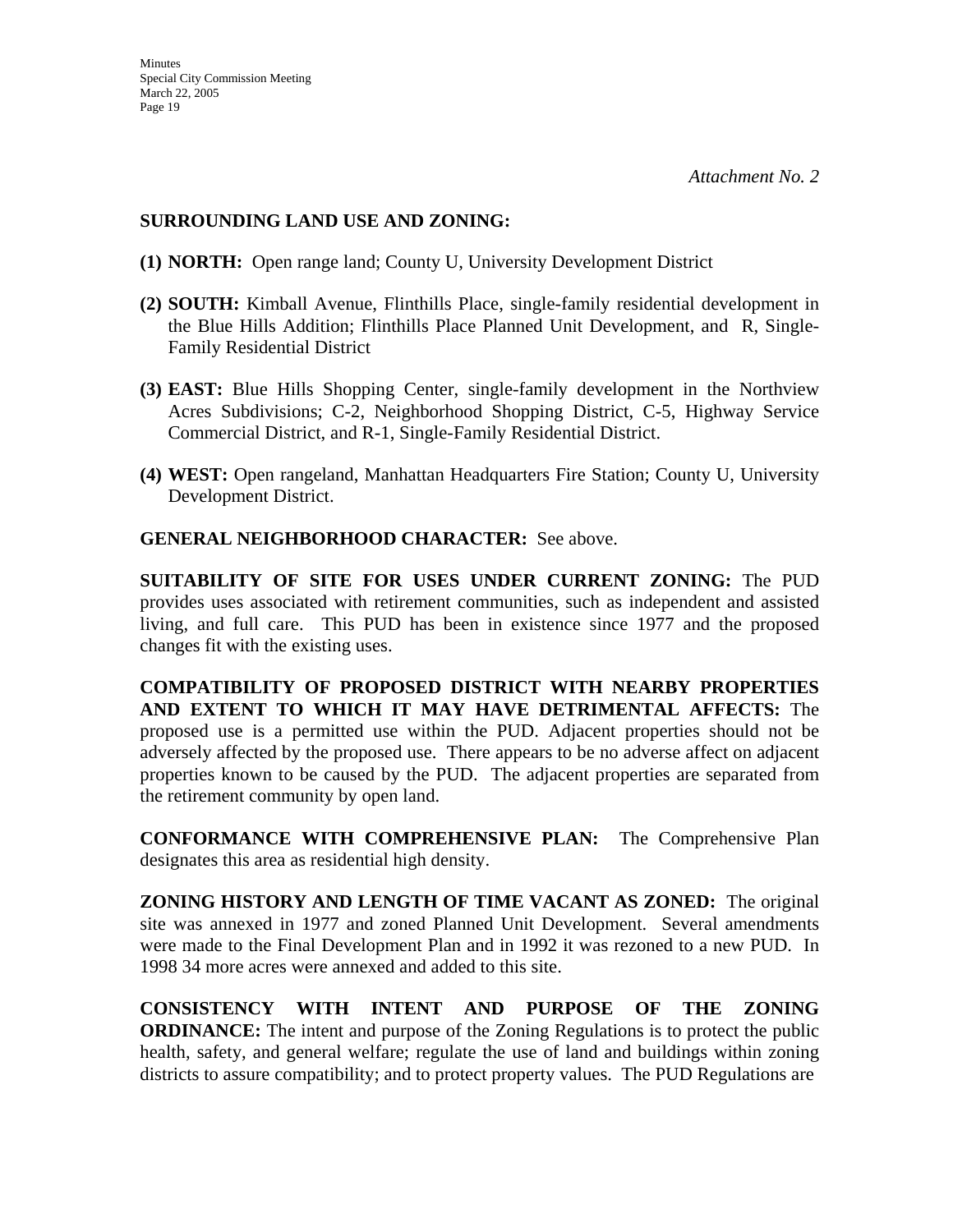*Attachment No. 2*

intended to provide a maximum choice of living environments by allowing a variety of housing and building types; a more efficient land use than is generally achieved through conventional development; a development pattern that is in harmony with land use density, transportation facilities and community facilities; and a development plan which addresses specific needs and unique conditions of the site which may require changes in bulk regulations or layout. The proposed amendment is consistent with the intent and purpose of Ordinance No. 6049, the Zoning Regulations, and the intent of the PUD Regulations.

**RELATIVE GAIN TO THE PUBLIC HEALTH, SAFETY AND WELFARE THAT DENIAL OF THE REQUEST WOULD ACCOMPLISH, COMPARED WITH THE HARDSHIP IMPOSED UPON THE APPLICANT:** There appears to be no adverse affects on the public and no relative gain would be accomplished by denial; however, it may be a hardship on the applicant/owner if the amendment is denied. There is an apparent need for the increase in duplexes and denial would prohibit this expansion.

**ADEQUACY OF PUBLIC FACILITIES AND SERVICES:** Adequate public sewer and water are available to serve the business.

## **OTHER APPLICABLE FACTORS:** None.

**STAFF COMMENTS:** City Administration recommends approval of the proposed Amendment to Final Development Plan of the Meadowlark Hills Residential Planned Unit Development, and Ordinance No. 6049, for a proposed new street and five new duplexes, with the following conditions:

- 1. Construction shall be limited to the new street and duplexes.
- 2. Landscaping and irrigation shall be provided pursuant to a Landscaping Performance Agreement between the City and the owner, which shall be entered into prior to issuance of a building permit.
- 3. All landscaping and irrigation shall be maintained in good condition.

# **ALTERNATIVES:**

1. Recommend approval of the proposed Amendment of the Final Development Plan of the Meadowlark Hills Residential Planned Unit Development, and Ordinance No. 6049, stating the basis for such recommendation.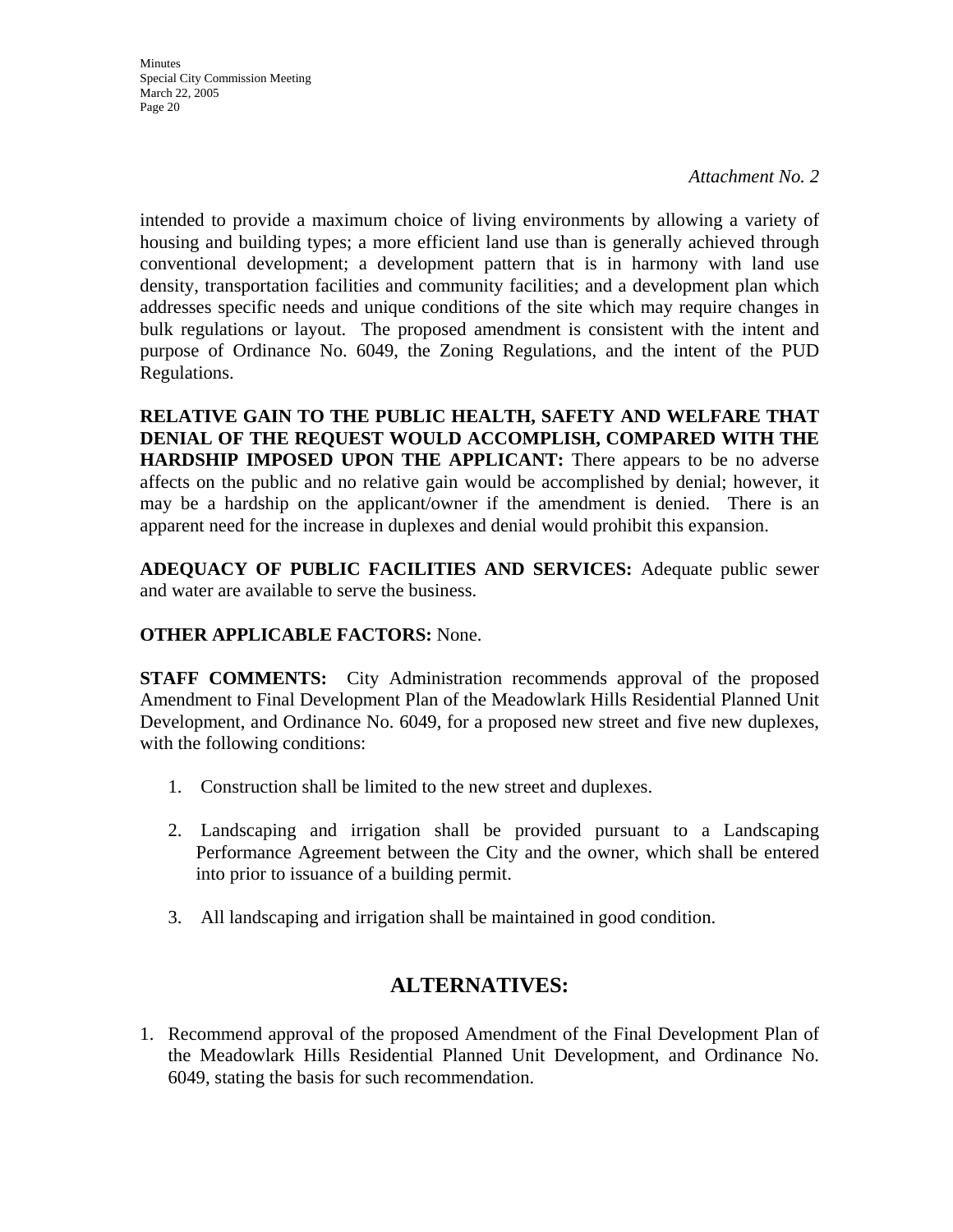- 2. Recommend denial of the proposed Amendment, and Ordinance No. 6049, stating the specific reasons for denial.
- 3. Table the proposed Amendment(s) to a specific date, for specifically stated reasons.

# **POSSIBLE MOTION:**

The Manhattan Urban Area Planning Board recommends approval of the proposed Amendment of the Final Development Plan of the Meadowlark Hills Residential Planned Unit Development, and Ordinance No. 6049, based on the findings in the Staff Report, with the three (3) conditions recommended by City Administration.

**PREPARED BY:** Julie Kruse, Planner

**DATE:** January 20, 2005 05001}SR}PUDAmendmenMeadowlarkHillsPUD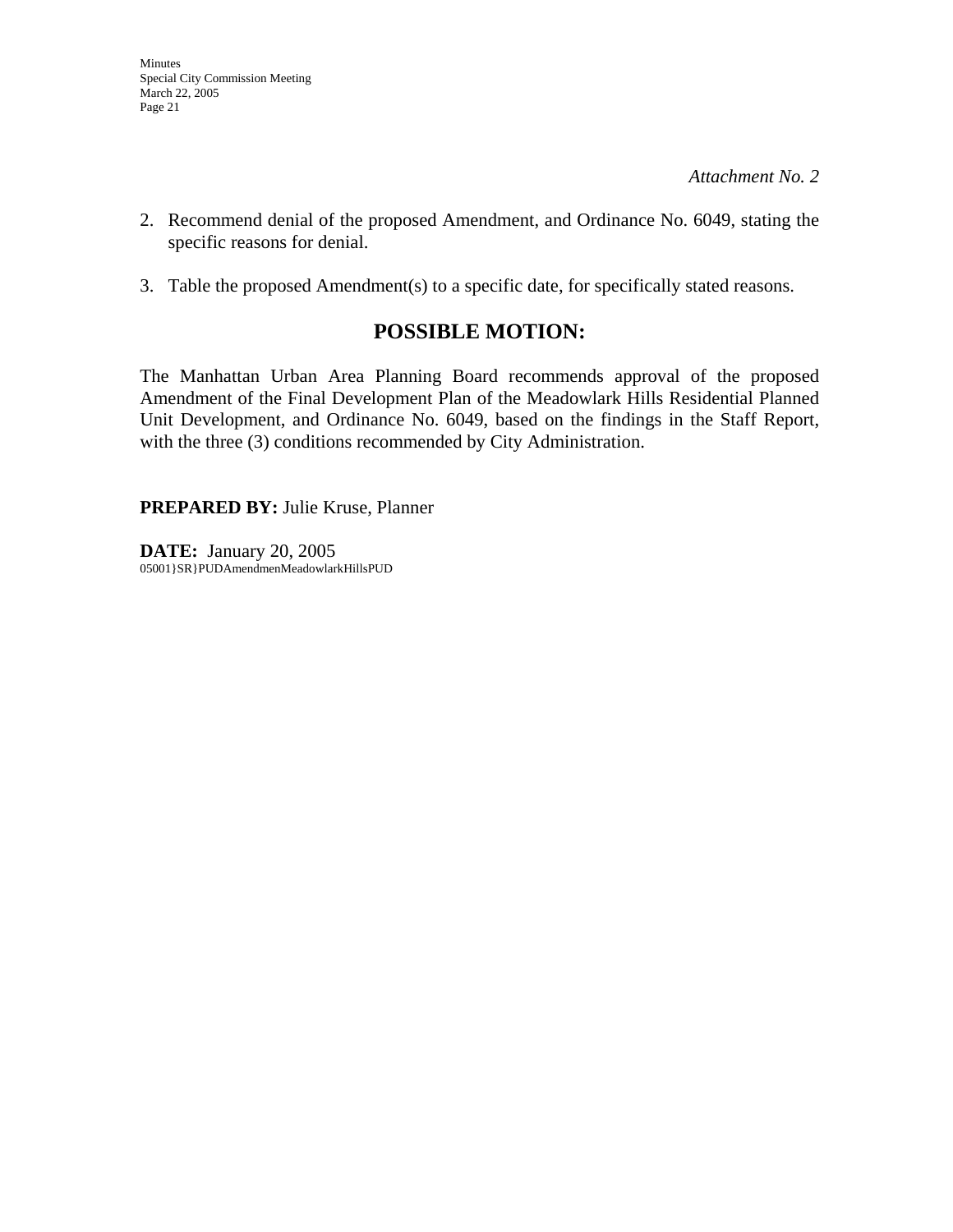#### **STAFF REPORT**

### **APPLICATION TO REZONE PROPERTY TO PLANNED UNIT DEVELOPMENT DISTRICT**

# **BACKGROUND**

**FROM:** R-M, Four-Family Residential District, with TNO, Traditional Neighborhood Overlay District

**TO:** PUD, Residential Planned Unit Development District

**APPLICANT:** Calvin L. Emig

**ADDRESS:** 1431 Anderson Avenue, Manhattan, KS 66502

**OWNERS/ADDRESSES:** Peter and G.A. Garretson, 804 Moro Street; Calvin L. and Genie M. Emig, 1431 Anderson Avenue (810-812 and 816 Moro Street)

**DATE OF PUBLIC NOTICE PUBLICATION:** Monday, January 17, 2005

#### **DATE OF PUBLIC HEARING: PLANNING BOARD:** Monday, February 7, 2005 **CITY COMMISSION:** Tuesday, March 1, 2005

**LOCATION:** Ward 4, Lots 121, 122, 123, 124, and 125, which are generally located northwest of the intersection of N.  $8<sup>th</sup>$  Street and Moro Street, more specifically 804 Moro Street (Lots 121-122), 810 Moro Street (Lot 123), 812 Moro Street (Lot 124), and 816 Moro Street (Lot 125).

**AREA:** 37,592-square feet; 0.863-acres

**PROPOSED USES:** Sixteen (16) residential townhomes consisting of one (1) threebedroom dwelling unit; two (2), four-bedroom dwelling units; and thirteen (13), twobedroom dwelling units. Total bedroom count is 37-bedrooms. The remainder of the site is common area, which will consist of 43-off street parking spaces, driveway, landscaping, and sidewalks. Dwelling units may be sold as condominiums. An association will be created to own and maintain the common area.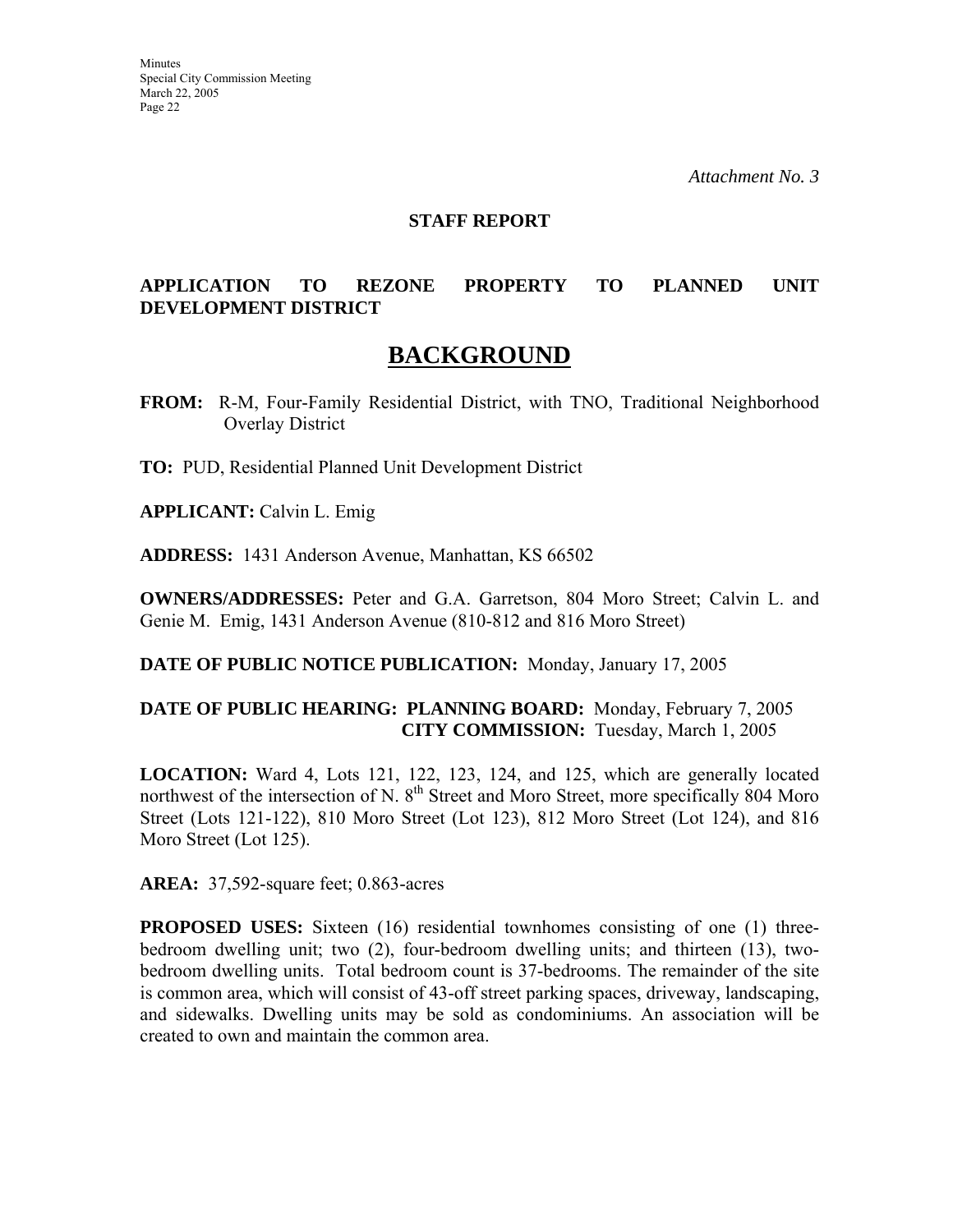**Minutes** Special City Commission Meeting March 22, 2005 Page 23

**PROPOSED BUILDINGS AND STRUCTURES:** An "L" shaped, two-story, peak roofed residential building with 81-feet of frontage along N. 8<sup>th</sup> Street and 232-feet feet of frontage along Moro Street. The maximum peak height of the roof at the eastern end of the building is 31-feet and 34-feet at the western end. The building steps up from east to west due to natural grade changes and roof height varies from 25-feet to 27-feet. The majority of roof pitch is 6:12 and 12:12 for roof gables. Small porch roofs extend over entry ways. Roof overhang is one (1) foot. The proposed structure is generally consistent with the Building Compatibility Standards of the TNO District and the height requirement of the R-M District (*district regulations attached*).

The primary façade is along Moro Street and window coverage varies from 15.3%, 17.8%, 22% and 29%, with the majority coverage being 15.3% and 17.8%.

Architectural materials include brick and cement-fiber shingle or lap siding, and architectural roof shingles. Brick and siding vary from unit to unit along street frontage and include brick wainscoting and brick soldier courses as well as stone headers and sills and stone keystones. Each unit has a front and rear entrance door.

A short stone wall is proposed at property corners and the driveway off N.  $8<sup>th</sup>$  Street. The stone wall is shown at 1-foot 10-inches and corner posts 2-feet 6-unches in height. Materials are shown as grey to beige versa-lok cast stone/tumbled stone, or stone materials from the home at 804 Moro Street may used.

Six (6) foot cedar fencing screening materials will be used around the trash receptacle and to screen off-street parking along the western boundary from adjoining residential property..

The proposed structure is generally consistent with the Building Compatibility Standards of the TNO District and the height requirement of the R-M District (*district regulations attached*).

### **PROPOSED LOT COVERAGE**

| <b>USE</b>                   | <b>Square Feet (sf)</b> | <b>Percentage</b> |
|------------------------------|-------------------------|-------------------|
| Residential building         | $9,375$ sf              | 24.9%             |
| Private drives and parking   | $13,827$ sf             | 36.8%             |
| Private sidewalks and stoops | 4,990 sf                | 13.3%             |
| Green space                  | $9,400$ sf              | 25.0%             |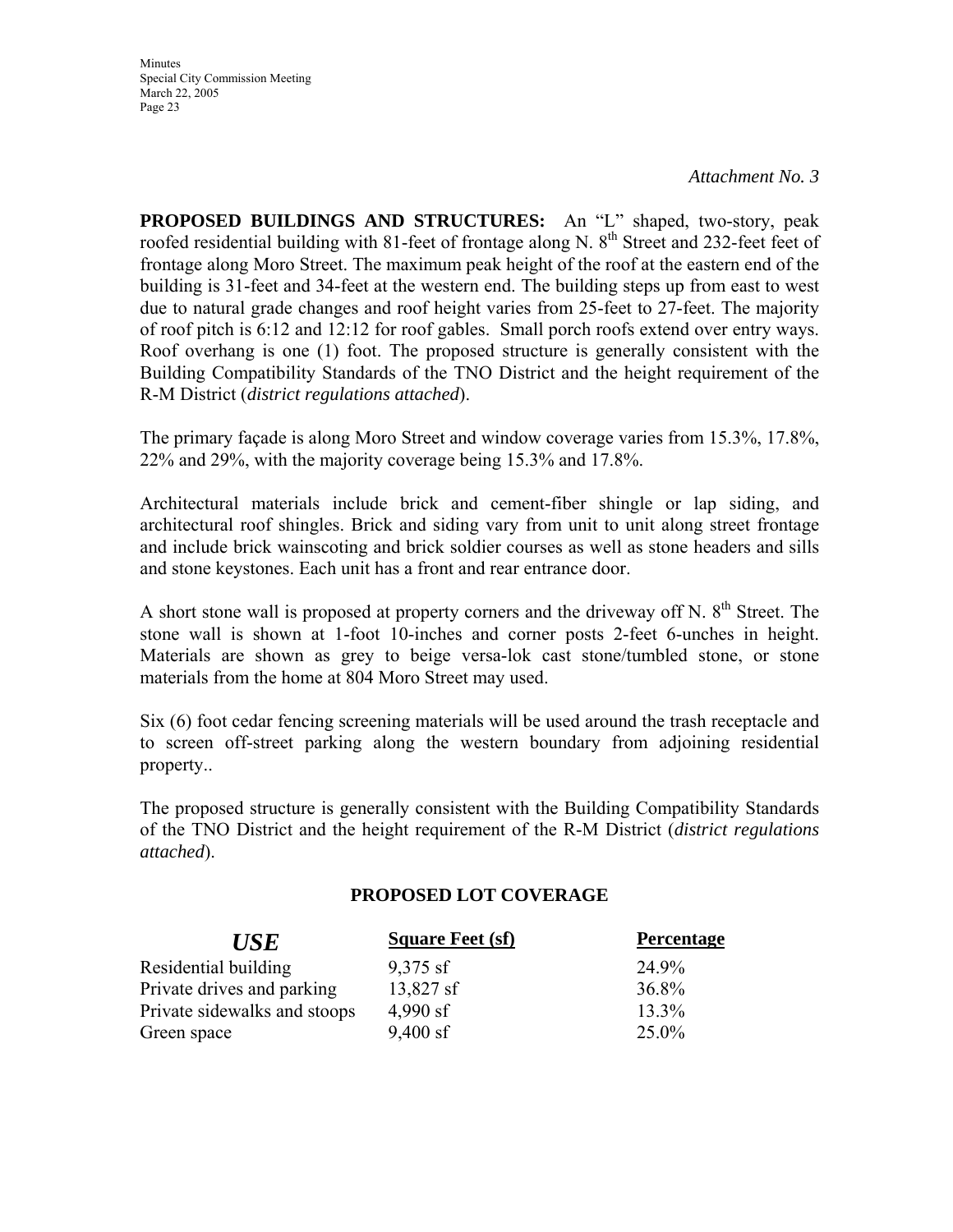#### **PROPOSED SIGNS**

**Type Dimensions Lighting** None proposed

**PROPOSED LIGHTING:** Standard residential entrance lighting is proposed. Any lighting of the parking lot or other lighting must be downcast and shaded to prevent glare on adjacent residential properties or streets and the alley and is noted on the plan.

# **REVIEW CRITERIA FOR PLANNED UNIT DEVELOPMENTS**

**1. LANDSCAPING:** Twenty-five percent (25%) of the site is landscaped area consisting of lawns that will be irrigated with automatic sprinkling, shrubs, and ornamental and deciduous trees. Four (4) street trees in the Moro Street right-of-way are damaged and will be replaced with three (3) maples. The City Forester has reviewed the tree removal and replacement plan and concurs with the proposal.

**2. SCREENING:** The trash receptacle off the alley and areas of the parking lot abutting adjoining residential property to the west will be screened with six (6) foot cedar fencing. Landscaping is proposed along a portion of the alley. A landscape hedge, such as viburnum, should be planted, at headlight height, along the entire length of the parking lot fronting the alley to soften the affect of the approximate 250-feet of parking frontage.

**3. DRAINAGE:** The storm water analysis was provided by the applicant's consultant, which has been reviewed and accepted by the City Engineer. "The Moro Storm Water Analysis" indicates an increase of stormwater run-off, but which adds a negligible amount of water to the drainage system.

**4. CIRCULATION:** The proposed circulation plan will provide a curb cut off N. 8<sup>th</sup> Street, rather than multiple curb cuts off the alley. This proposal reduces the use of an unimproved alley by the residents and guests of the PUD, which has previously been identified by the owner of 804 Moro Street as a negative impact. Small portions of the building and one parking space encroach in the driveway's vision triangle, but do not hinder motorists or pedestrian views.

The site is within the TNO District and driveway and access Site Design Standards apply to surrounding properties. The applicable standards are: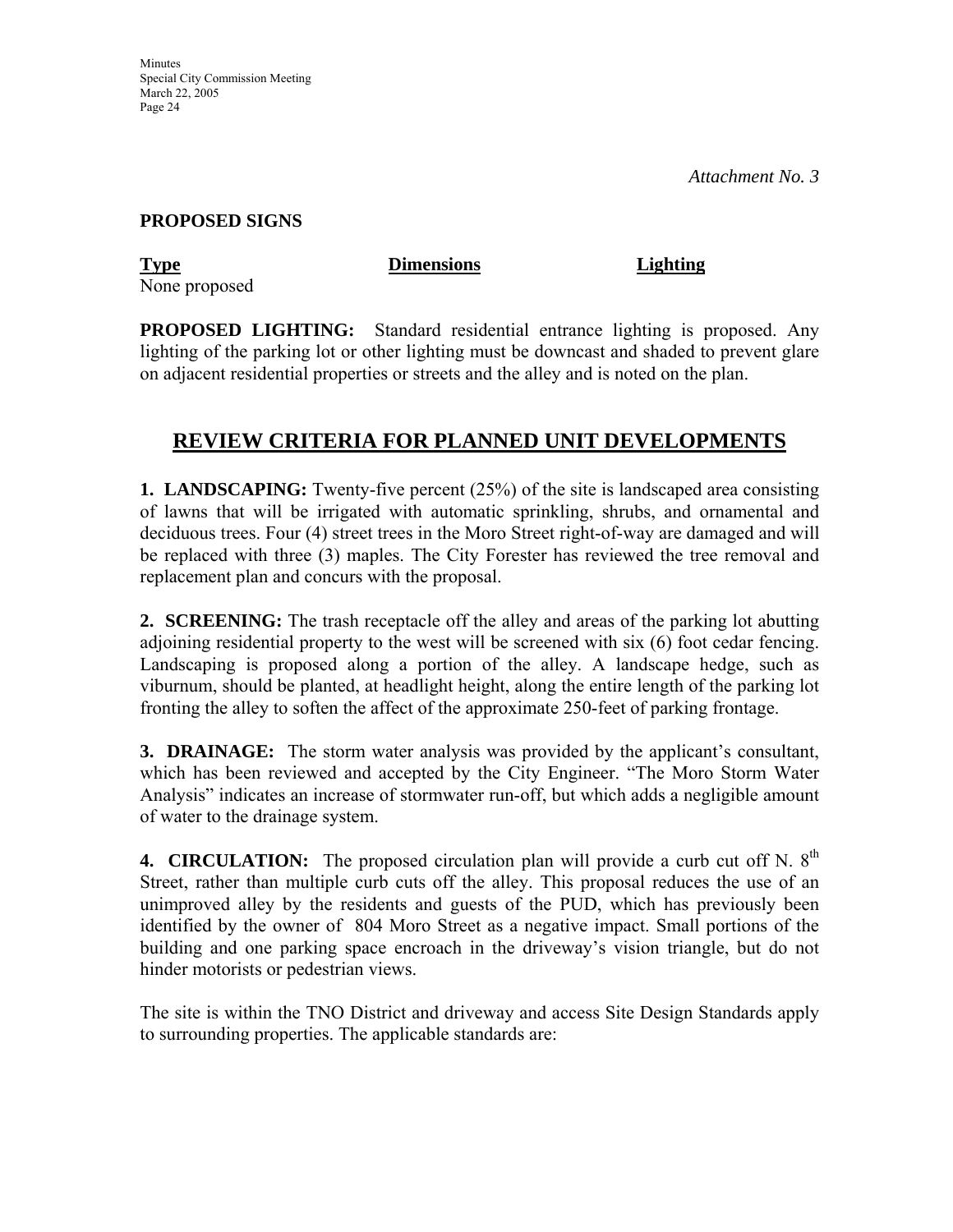- In the TNO District, for lots that are reasonably accessible from an alley, any new driveway, and/or parking lot access aisle, shall be constructed in the rear or side yard with access only from the alley. In cases where a lot abuts only an alley and no street(s), driveway access may be located in the functional front yard abutting the alley.
- All new driveways that are located in a front yard shall be single-wide and no greater than ten (10) feet in width. This width limitation shall apply only to that portion of a driveway located between the street and a parallel line drawn through the nearest wall of the façade of the residential building that faces towards the street. However, on corner lots abutting an alley, no part of the driveway, access aisle, or parking lot shall be located in the front yard along any abutting street.
- Lots gaining access from a street shall be limited to one curb cut per lot. The driveway shall extend perpendicular from the street and parallel to the side lot line for that portion of the driveway located between the street and a parallel line drawn through the nearest wall of the facade of the residential building that faces towards the street.
- A driveway leading from a street towards a residential building shall be offset entirely to one side of the residential building, so as not to terminate in front of the façade that faces towards the street, unless it terminates into an attached garage.
- There shall be no off-street parking spaces, nor any parking, in the area located between the front lot line and a parallel line drawn through the farthest point back on the façade of the residential building that faces towards the street, except that parking is permitted on the driveway for residential buildings containing no more than two (2) dwelling units.
- Driveways and access aisles shall not be counted towards providing the required number of off-street parking spaces for residential buildings containing three (3) or more dwellings units.

"The Moro PUD Traffic Impact Study" was submitted by the applicant's consultant. The increase in traffic volumes is minimal given the ready access to nearby arterials. Traffic volumes are consistent with numbers of vehicles that would otherwise be expected with four-family dwellings that could be built on the site. The City Engineer has reviewed and accepted the study.

The applicant has proposed to provide off-street parking based on one (1) parking space per bedroom, or 37-spaces plus six (6) additional spaces for guests or others. This appears to be adequate. On-street parking is also available, although streets are congested with existing cars.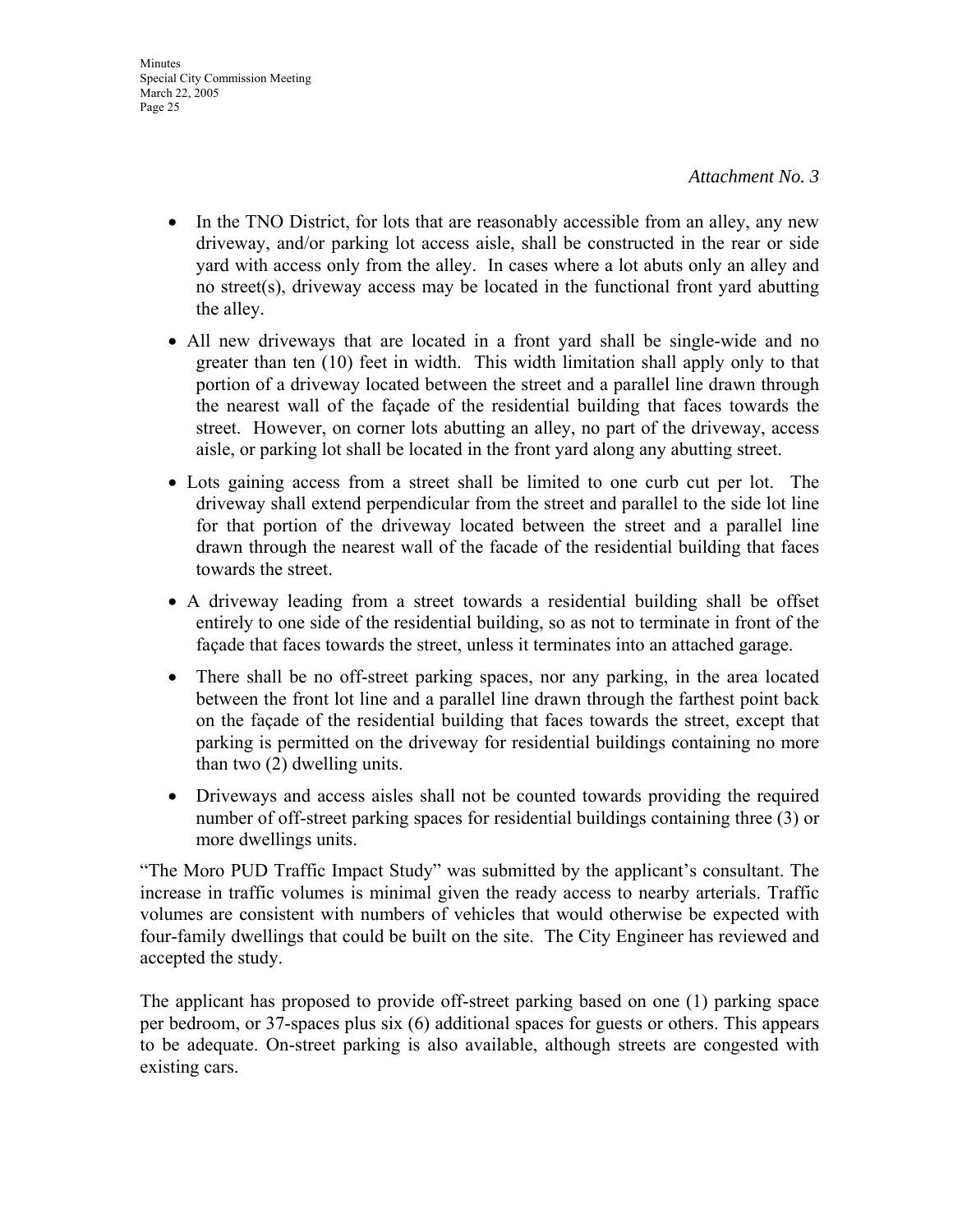Due to concerns about access directly abutting the alley and the adverse affects of increased traffic, alley driveways are not proposed. Driveway width is 24-feet to accommodate two-way traffic.

**5. OPEN SPACE AND COMMON AREA:** Approximately 25% of the site is green space located in front yards and in areas behind the building. Landscape areas behind the building will provide some visually attractive spaces for residents. An association is proposed to own and maintain the common area.

**6. CHARACTER OF THE NEIGHBORHOOD:** A mixture of converted single-family to multiple-family dwellings, and new two-family and multiple-family dwellings. The site is within the older grid-street pattern part of the City and within an area rezoned to add the TNO District. Homes may be closer than 25-feet to the front lot line.

In the immediate neighborhood bounded by N. Juliette Avenue on the east, North  $10<sup>th</sup>$ Street on the west, Bluemont Avenue on the north and Laramie Street on the south, the area is predominately a neighborhood of rental residential properties, with some owner occupied dwellings. Several of the owner occupied dwellings appear to be have been converted to two, three, and four-family dwellings. Modern apartment buildings are scattered within the neighborhood. The streets are tree lined with sidewalks. Gravel and dirt public alleys bisect the area from east to west. The site is one-half block to the east of the R-3/M-FRO District.

Major traffic ways, Bluemont Avenue and N. Juliette Avenue are in the immediate vicinity o f the site.

# **MATTERS TO BE CONSIDERED WHEN CHANGING ZONING DISTRICTS**

**1. EXISTING USE:** 804 Moro Street, an owner occupied single-family dwelling; 810- 812 Moro Street, are vacant, two-family dwelling units; and, 816 Moro Street is a vacant single-family dwelling unit. 804-812 Moro Street have detached garages along the alley. 816 Moro Street has no detached garage. Parking for all dwellings is gravel surfaced and located off the unimproved dirt/gravel alley. Large mature trees and lawns surround the homes and garages.

**2. PHYSICAL AND ENVIRONMENTAL CHARACTERISTICS:** Two-story residential development with open yards and detached garages. The site slopes from west to east with a grade change of approximately four (4) feet in elevation, with the eastern portion of the site at generally at grade with the street. Natural drainage is to the east and to the north to the alley. Public sidewalk is along the Moro Street and N.  $8<sup>th</sup>$  Street frontages.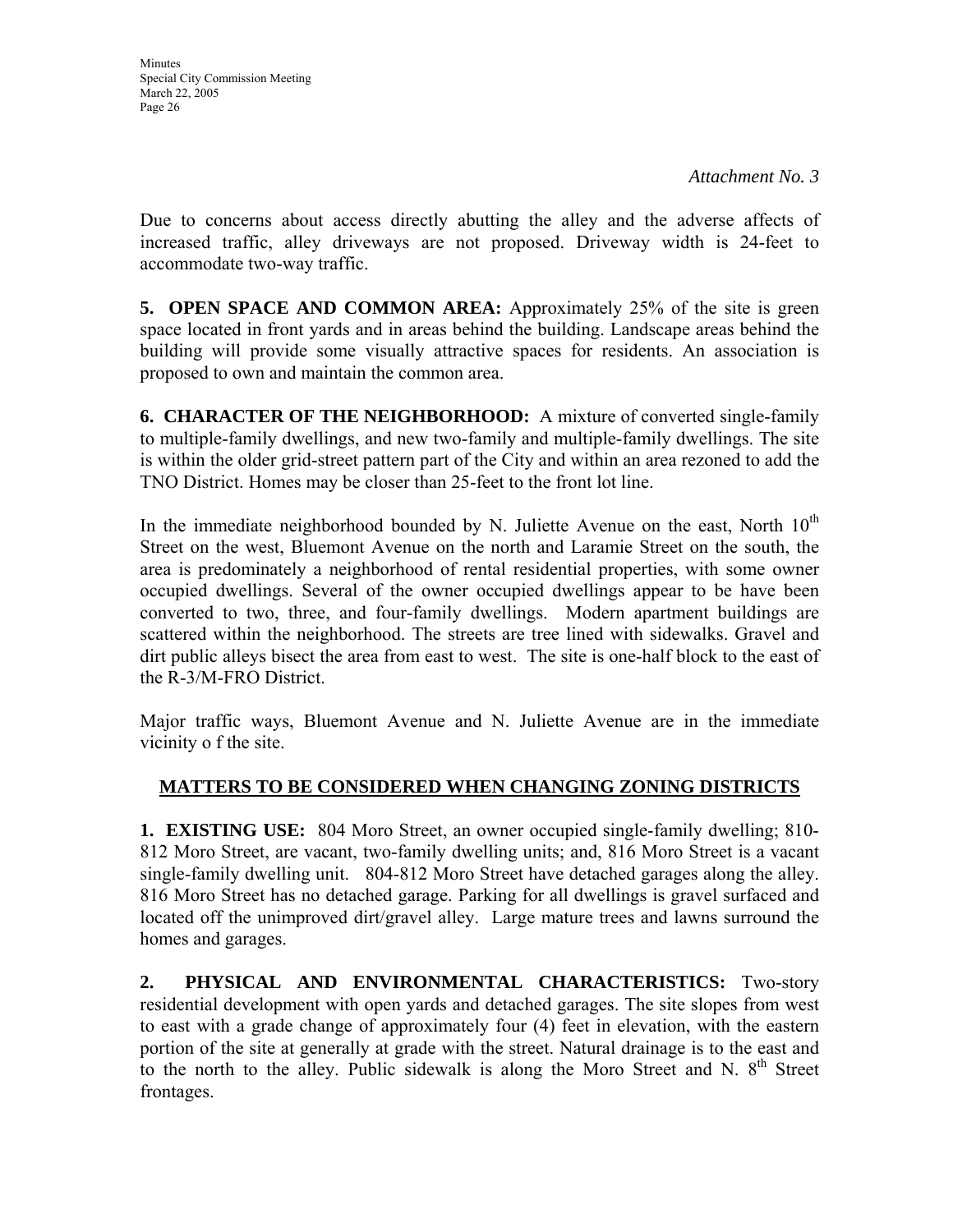### **3. SURROUNDING LAND USE AND ZONING:**

**(a.) NORTH:** Single-family, converted older two-family and multiple-family dwellings, a new four-family dwelling, and Bluemont Avenue; R-M/TNO District.

**(b.) SOUTH:** Moro Street, single-family dwellings, small to large older single-family dwellings converted to two-family and multiple-family dwellings, and a newer four-family dwelling; R-M/TNO District.

(c.) EAST: North 8<sup>th</sup> Street, single-family, and small to medium older single-family dwellings, two-family and older single-family dwellings converted two-family and multiple-family dwellings, and a newer multiple-family dwelling; R-M/TNO District.

**(d.) WEST:** Single-family, and small to medium older single-family dwellings, twofamily and single-family dwellings converted to two-family and multiple-family dwellings, and a newer multiple-family dwelling, and North  $9<sup>th</sup>$  Street; R-M/TNO District, and R-3, Multiple-Family Residential District, with M-FRO, Multiple-Family Redevelopment Overlay District.

### **4. CHARACTER OF THE NEIGHBORHOOD:** See above.

**5. SUITABILITY OF SITE FOR USES UNDER CURRENT ZONING:** The individual properties are residential uses and permitted in the R-M/TNO District. The site could be subdivided, or re-platted, into lots having a minimum 9,000 square feet of lot area, which would accommodate single-family through four-family dwelling units. Up to four, four-family buildings could be constructed on the site, or some variation of dwelling types, based on total land area.

**6. COMPATIBILITY OF PROPOSED DISTRICT WITH NEARBY PROPERTIES AND EXTENT TO WHICH IT MAY HAVE DETRIMENTAL AFFECTS:** An increase in light, noise and traffic can be expected with the proposed changes, but not inconsistent with the existing conditions or conditions that would be expected if individual four-family dwellings were constructed on re-platted lots. Access will be directly to N. 8<sup>th</sup> Street and added traffic will not be added directly to the alley from the proposed development.

The property is a corner lot meaning that the yards along the two abutting streets are front yards and the opposite yards are side yards. The TNO District indicates buildings may be as close as 14-feet to the front lot line and no greater than 25-feet. Side yards are eight (8) feet. Setbacks should generally reflect existing setbacks on the same and facing block. The proposed building setback along Moro Street is 15-feet with building setback depths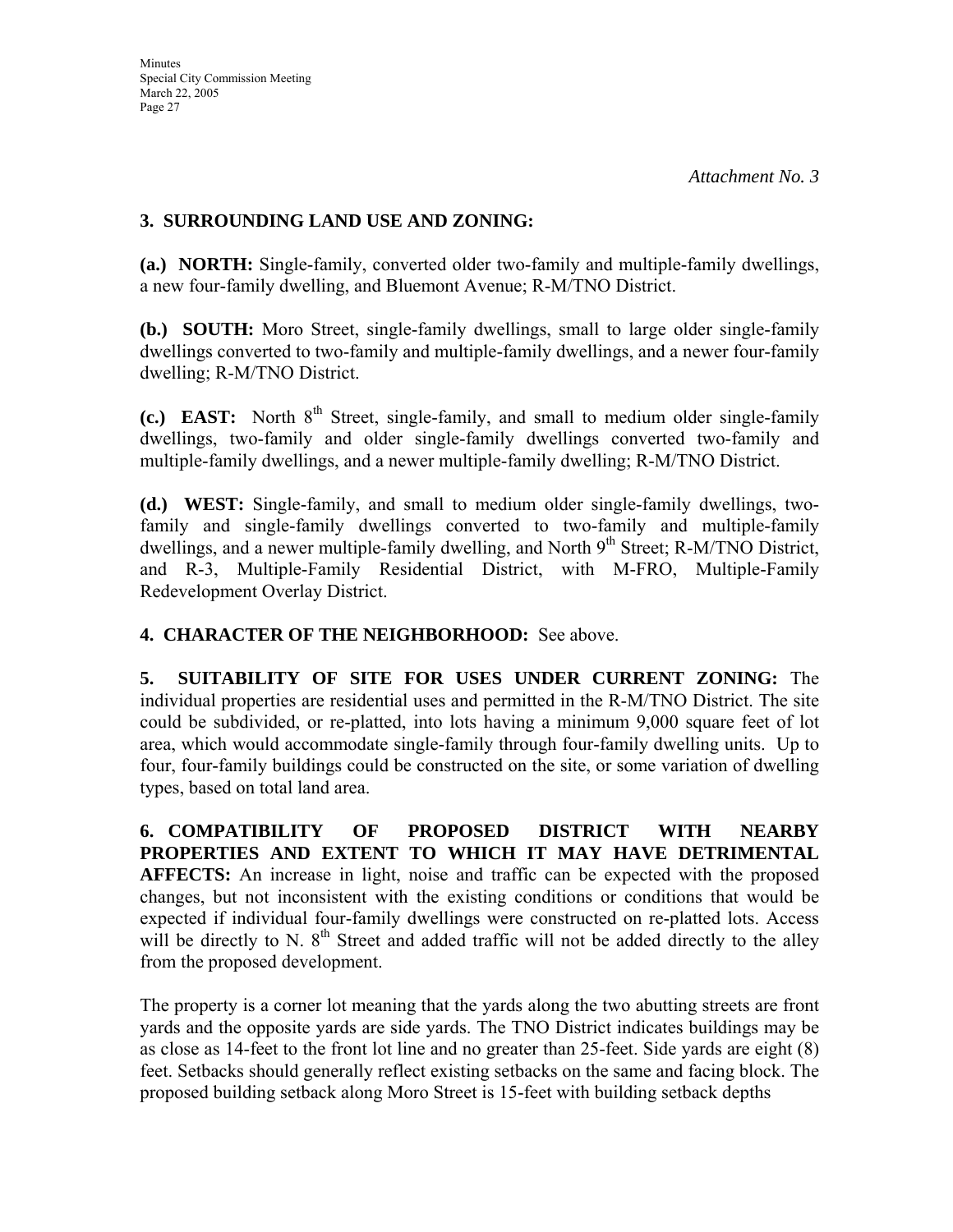*Attachment No. 3*

varying from approximately 15-feet to 26-feet. Building setback along N.  $8<sup>th</sup>$  Street is proposed at ten (10) feet and the building at approximately ten and one-half (10.5) feet. Front yards of nearby properties along N.  $8<sup>th</sup>$  Street are closer than 14-feet. Side yard setback is eight (8) feet on the western lot line and 40-feet at the eastern end from the north side lot line, with the majority of the building approximately 80-feet from the north side lot line.

Lot, or building, coverage is 30% in the TNO and proposed lot coverage is 24.9%.

The emphasis of the proposed PUD is to provide a less intensive occupancy. The majority of units in the PUD are two-bedroom dwellings. A less intensive occupancy may not have many of the adverse affects often associated with projects consisting of four-bedroom units and unrelated occupants living together.

# **7. CONFORMANCE WITH COMPREHENSIVE PLAN:**

# **LAND USE**

The Future Land Use, Downtown Core Neighborhoods Map indicates the site is appropriate for Residential Medium/High Density (RMH) land use.

## **Applicable Policies Include:**

## **RMH 1: Characteristics**

*The Residential Medium/High Density designation shall incorporate a mix of housing types in a neighborhood setting in combination with compatible non-residential land uses, such as retail, service commercial, and office uses, developed at a neighborhood scale that is in harmony with the area's residential characteristics and in conformance with the policies for Neighborhood Commercial Centers. Appropriate housing types may include a combination of small lot single-family, duplexes, townhomes, or fourplexes on individual lots. However, under a planned unit development concept, or when subject to design and site plan standards (design review process), larger apartment or condominium buildings may be permissible as well, provided the density range is complied with.* 

## **RMH 2: Appropriate Density Range**

*Densities within a Residential Medium/High neighborhood range from 11 to 19 dwelling units per net acre.*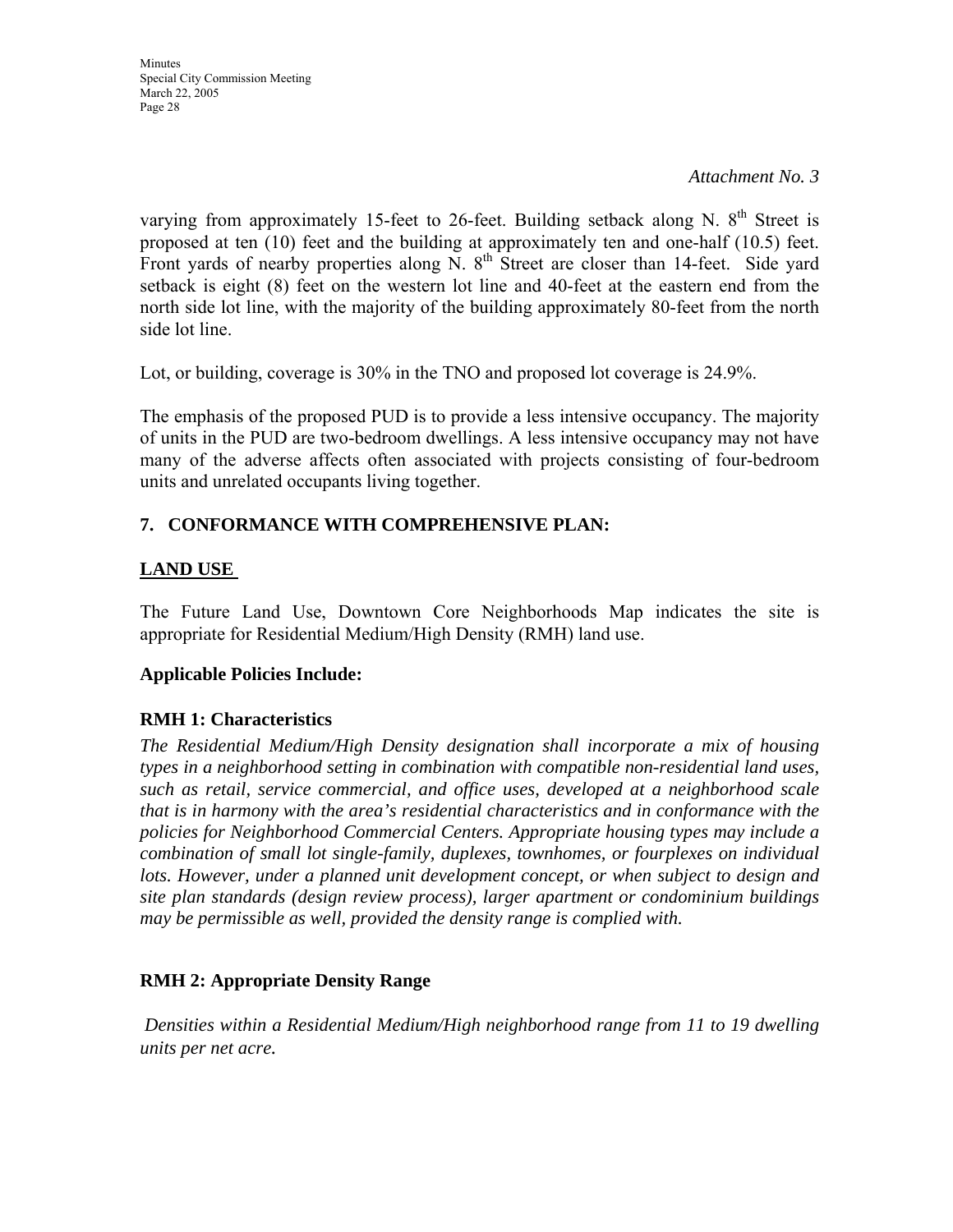*Attachment No. 3*

#### **RMH 3: Location**

*Residential Medium/High Density neighborhoods should be located close to arterial streets and be bounded by collector streets where possible, with a direct connection to work, shopping, and leisure activities.*  **RMH 4: Variety of Housing Styles** 

*To avoid monotonous streetscapes, the incorporation of a variety of housing models and sizes is strongly encouraged.* 

### **HOUSING AND NEIGHBORHOODS**

**Applicable Goals, Guiding Principles, and Policies Include:** 

**Goal #1**: *Foster the stabilization of Manhattan's established and older core neighborhoods.*

*Maintain, conserve, rehabilitate and/or redevelop the housing and neighborhoods in the older areas of Manhattan, including the downtown.*

#### **Goal #2:**

*Ensure that new housing represents a variety of housing types and costs appropriate to the neighborhood.* 

#### **Goal #3:**

*Guide the development of new housing and neighborhoods to ensure connectivity, sustainability and quality of life.* 

#### **HN 1: Mixture of Housing Types**

*The City and County shall encourage, through their land use regulations and incentive programs, the private sector to provide a mixture of housing types with varied price ranges and densities, that attempt to meet the needs of all elements of the Urban Area population.*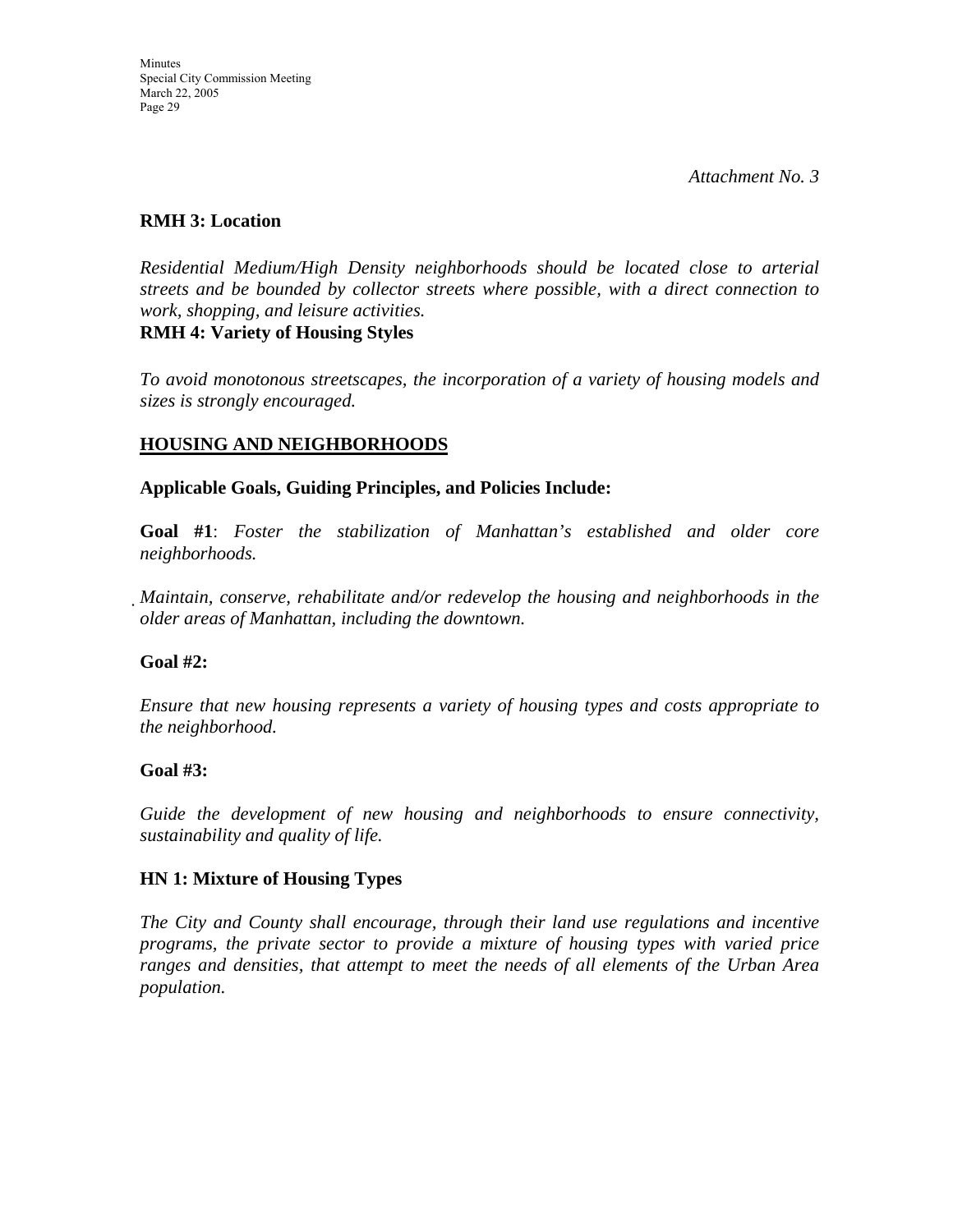#### **HN 4: Stabilize Older Neighborhoods**

*The City shall undertake programs targeted towards stabilization of neighborhoods in the core area. The City shall seek to promote a balance of land uses, preserve key characteristics and historic features, and to help preserve existing housing stock. Consideration shall be given to adoption of development standards for infill and redevelopment projects, remodeling, and additions to existing structures so they achieve compatibility with existing neighborhood scale and character.* 

### **HN 5: Promote Infill and Redevelopment**

*The City and County should encourage infill development and redevelopment on vacant or underutilized parcels where infrastructure and services are readily available and where it would foster the stabilization or revitalization of an existing area. Infill and redevelopment should be sensitive to the established character of the surrounding neighborhood. Infill means the development of new housing or other buildings on scattered vacant sites in a built-up area. Redevelopment means the replacement or reconstruction of buildings that are in substandard physical condition, or that do not make effective use of the land on which they are located. If properly designed, infill and redevelopment can serve an important role in achieving quality mixed use neighborhoods.*

The proposed PUD is in general conformance with the Land Use Policies of the Comprehensive Plan. Proposed density is 18.5 dwelling units per acre. Larger apartment buildings are appropriate when consistent with the density requirement and in a PUD format.

The proposed PUD is in general conformance with the Housing and Neighborhoods Policies of the Comprehensive Plan. The PUD will provide a housing type in a larger format than typically found in the R-M/TNO District, but provides a variety housing type available to the public. The PUD is in close proximity to the major streets and commercial areas. The site is developed in general conformance with the TNO standards.

The proposed PUD is in general conformance with the Comprehensive Plan.

**8. ZONING HISTORY AND LENGTH OF TIME VACANT AS ZONED:** Ward District lots were established in the late 1800's. The stone house at 804 Moro Street may have been constructed in the late 1800's or around 1900-1903. The other dwellings are older homes, likely constructed in the early 1900's. 804 Moro Street is owner occupied and the other three dwelling units are vacant.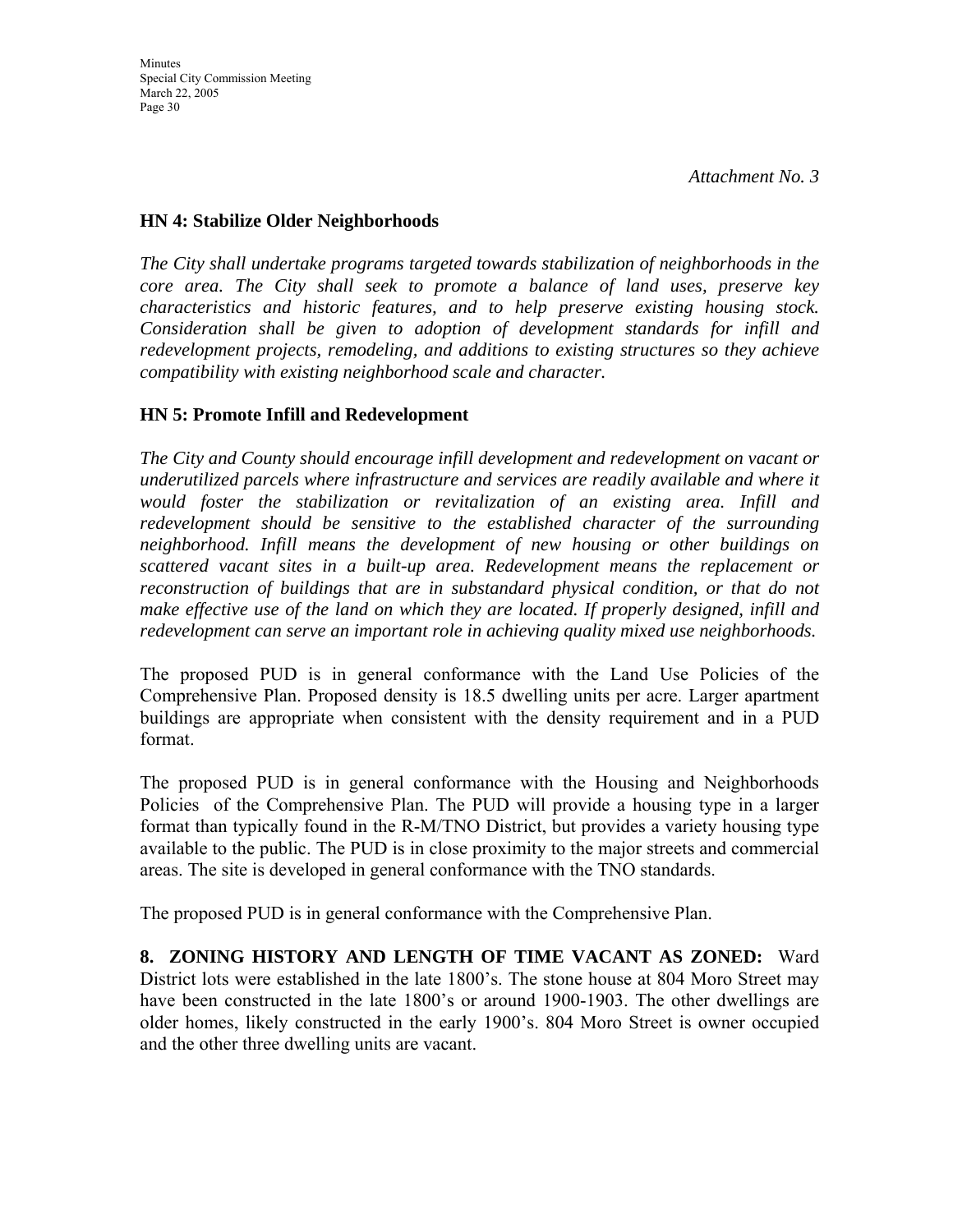**Minutes** Special City Commission Meeting March 22, 2005 Page 31

1926-1965: B, Second Dwelling House District 1965-1969: B, Multiple Family Dwelling District 1969-1987: R-3, Multiple-Family Dwelling District 1987-2003: R-M, Four-Family Residential District 2003-Present: R-M District, with TNO, Traditional Neighborhood Overlay District

In August 2004, the applicant requested an Exception for a reduction of the minimum eight (8) foot side yard setback to seven (7) feet for a proposed four-family dwelling on Lots 123-124, 810-812 Moro Street, and a reduction of the ten (10) foot rear yard setback for a trash receptacle and enclosure. The Board of Zoning Appeals denied the side yard reduction for the four-family dwelling unit and approved the rear yard setback reduction for the accessory structure.

**9. CONSISTENCY WITH INTENT AND PURPOSE OF THE ZONING ORDINANCE:** The intent and purpose of the Zoning Regulations is to protect the public health, safety, and general welfare; regulate the use of land and buildings within zoning districts to assure compatibility; and to protect property values. The PUD Regulations are intended to provide a maximum choice of living environments by allowing a variety of housing and building types; a more efficient land use than is generally achieved through conventional development; a development pattern that is in harmony with land use density, transportation facilities and community facilities; and a development plan which addresses specific needs and unique conditions of the site which may require changes in bulk regulations or layout.

The site is within the R-M, Four-Family Residential District, with TNO, Traditional Neighborhood Overlay District. The R-M District is designed to promote a medium density mixture of single-family, two-family, and small multi-family residential developments, with a maximum of four (4) dwelling units per structure on a single lot and at a density no greater than four (4) dwelling units per 9,000 square feet. The TNO District is intended to conserve the traditional character of the older neighborhoods through Compatibility Standards. The Compatibility Standards require that new infill residential buildings, and additions or modifications to existing residential buildings, incorporate basic design and site layout elements characteristic of homes in the traditional neighborhoods. The TNO is used in conjunction with an underlying residential district.

The proposed PUD is consistent with the density of the requirement of the RM District (4 dwelling units per 9,000 square feet of lot area is equivalent to 19-dwelling units per acre) and the land use recommendations of the Comprehensive Plan, as noted above under conformance with the Comprehensive Plan. The PUD is in general conformance with the TNO District as described above.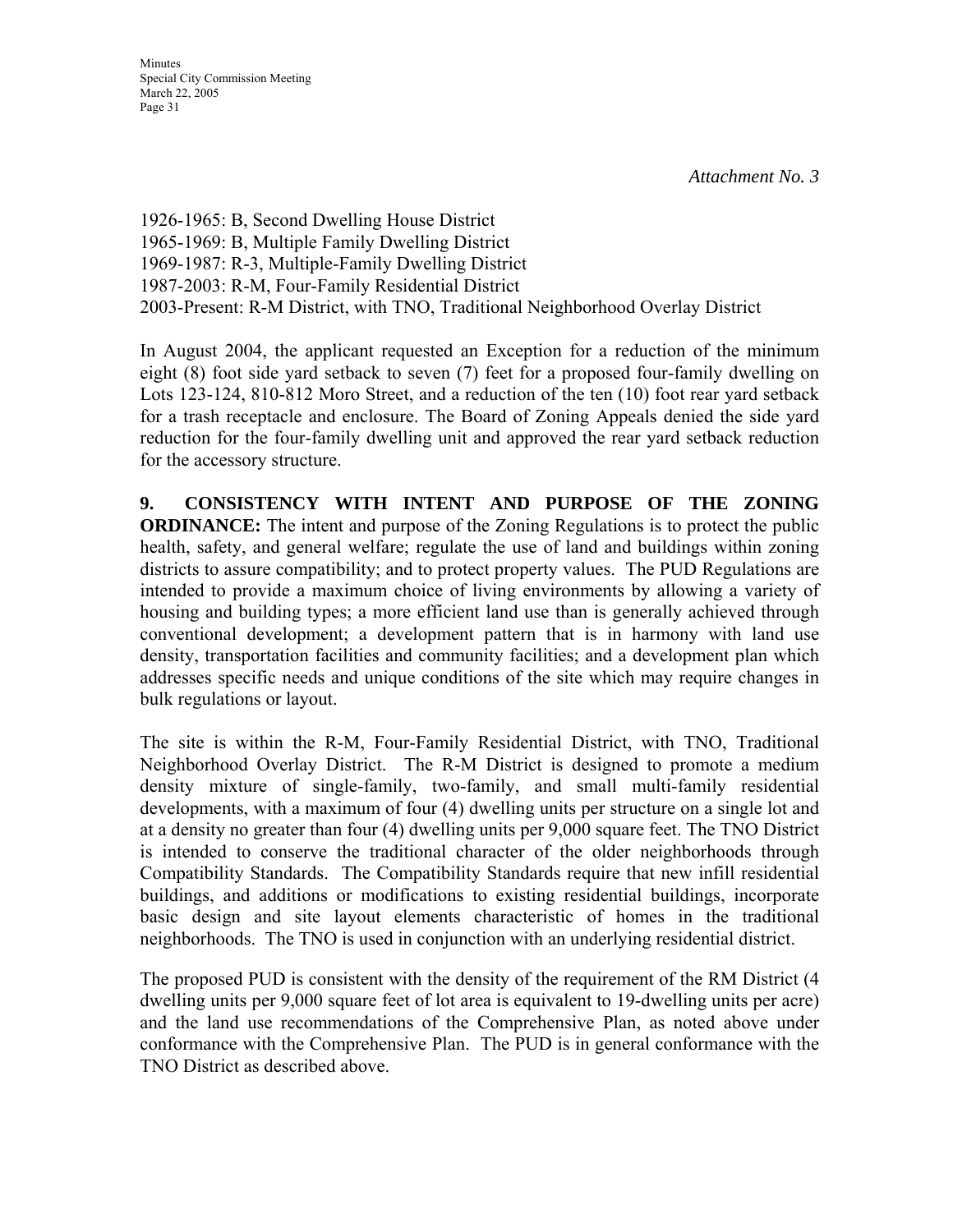**RELATIVE GAIN TO THE PUBLIC HEALTH, SAFETY AND WELFARE THAT DENIAL OF THE REQUEST WOULD ACCOMPLISH, COMPARED WITH THE HARDSHIP IMPOSED UPON THE INDIVIDUAL OWNER:** There appears to be no gain to the public that denial would accomplish. The proposed change is consistent with the Comprehensive Plan. It may be a hardship to the applicant if the request is denied.

**11. ADEQUACY OF PUBLIC FACILITIES AND SERVICES:** Adequate street, sanitary sewer, and water are available to serve the use. Sidewalks exist along Moro Street and North 8th Street. Existing sidewalks will be removed and new five (5) foot sidewalks will be constructed with the development.

# **12. OTHER APPLICABLE FACTORS:** None.

**13. STAFF COMMENTS AND RECOMMENDATION:** City Administration recommends approval of the proposed rezoning of The Moro Addition, from R-M, Fourfamily Residential District, with TNO, Traditional Neighborhood Overlay District, to PUD, Residential Planned Unit Development District, with the following conditions:

- 1. Permitted uses shall be limited to the sixteen (16) dwelling units and a maximum of thirty-seven (37) bedrooms.
- 2. Landscaping and irrigation shall be provided pursuant to a Landscaping Performance Agreement between the City and the owner, which shall be entered into prior to issuance of a building permit.
- 3. All landscaping and irrigation shall be maintained in good condition.
- 4. Additional landscape hedge, planted at headlight height, should be provided along the entire length of the alley frontage.
- 5. Signs shall allow for exempt signage described in Article VI, Section 6-104 (A)(1), (2), (4), (5) (7) and (8); and, Section 6-104 (B) (2.

# **ALTERNATIVES:**

- 1. Recommend approval of the rezoning of The Moro Addition, from R-M, Four-Family Residential District, with TNO, Traditional Neighborhood Overlay District, to PUD, Residential Planned Unit Development District, stating the basis for such recommendation, with the conditions listed in the Staff Report.
- 2. Recommend approval of the proposed rezoning of The Moro Addition, from R-M, Four-Family Residential District, with TNO, Traditional Neighborhood Overlay District, to PUD, Residential Planned Unit Development District, and modify the